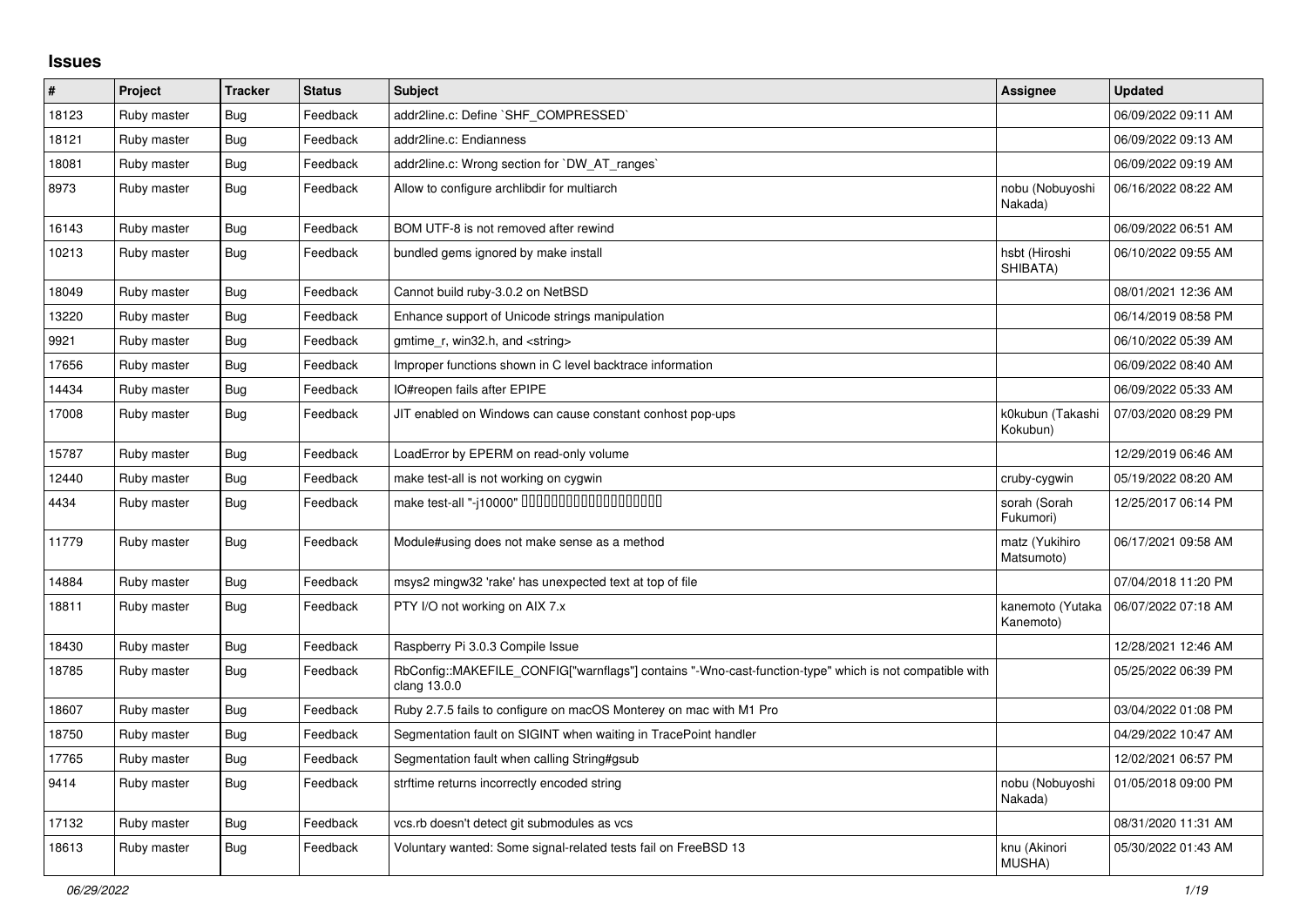| #     | Project     | <b>Tracker</b> | <b>Status</b> | <b>Subject</b>                                                                                                            | <b>Assignee</b>               | <b>Updated</b>                            |
|-------|-------------|----------------|---------------|---------------------------------------------------------------------------------------------------------------------------|-------------------------------|-------------------------------------------|
| 9208  | Ruby master | Bug            | Feedback      | Win32 ANSI color no longer works since revision 43331                                                                     | nobu (Nobuyoshi<br>Nakada)    | 06/17/2022 09:35 AM                       |
| 11410 | Ruby master | <b>Bug</b>     | Feedback      | Win32 Registry enumeration performs unnecessary string re-encoding which cause<br>UndefinedConversionError exceptions     |                               | 08/13/2015 06:57 AM                       |
| 16953 | Ruby master | Bug            | Feedback      | Windows bash bin files removed in master                                                                                  |                               | 10/15/2021 01:57 AM                       |
| 17676 | Ruby master | Bug            | Assigned      | Accessing ENV from Ractor raises IsolationError                                                                           | ko1 (Koichi<br>Sasada)        | 03/09/2021 02:37 AM                       |
| 17664 | Ruby master | Bug            | Assigned      | Behavior of sockets changed in Ruby 3.0 to non-blocking                                                                   | ioquatix (Samuel<br>Williams) | 07/12/2021 10:28 AM                       |
| 18677 | Ruby master | Bug            | Assigned      | BigDecimal#power (**) returns FloatDomainError when passing an infinite parameter                                         | mrkn (Kenta<br>Murata)        | 04/20/2022 02:04 AM                       |
| 17882 | Ruby master | <b>Bug</b>     | Assigned      | bootstraptest/test_ractor.rb:224 segfaults on Cygwin                                                                      | cruby-cygwin                  | 05/19/2022 08:20 AM                       |
| 15499 | Ruby master | <b>Bug</b>     | Assigned      | Breaking behavior on ruby 2.6: rb_thread_call_without_gvl doesn't invoke unblock_function when used on<br>the main thread | ko1 (Koichi<br>Sasada)        | 01/05/2021 02:24 AM                       |
| 9189  | Ruby master | <b>Bug</b>     | Assigned      | Build failure on Windows in case of nonascii TEMP environment.                                                            |                               | 01/05/2018 09:00 PM                       |
| 18808 | Ruby master | Bug            | Assigned      | Cannot compile ruby 3.1.2 on powerpc64le-linux without disabling the jit features                                         | k0kubun (Takashi<br>Kokubun)  | 06/20/2022 10:40 AM                       |
| 18790 | Ruby master | Bug            | Assigned      | cannot load such file -- digest (LoadError)                                                                               | hsbt (Hiroshi<br>SHIBATA)     | 06/06/2022 12:41 AM                       |
| 5179  | Ruby master | Bug            | Assigned      | Complex#rationalize and to_r with approximate zeros                                                                       | mrkn (Kenta<br>Murata)        | 01/17/2020 03:00 AM                       |
| 9010  | Ruby master | <b>Bug</b>     | Assigned      | ./configure --prefix= cannot handle directories with spaces                                                               | nobu (Nobuyoshi<br>Nakada)    | 04/26/2021 10:38 PM                       |
| 16836 | Ruby master | Bug            | Assigned      | configure-time LDFLAGS leak into ruby pkg-config file                                                                     | nobu (Nobuyoshi<br>Nakada)    | 08/14/2021 09:10 AM                       |
| 16951 | Ruby master | Bug            | Assigned      | Consistently referer dependencies                                                                                         | hsbt (Hiroshi<br>SHIBATA)     | 06/17/2021 06:15 AM                       |
| 13999 | Ruby master | <b>Bug</b>     | Assigned      | Cygwin DDD ripper_state_lex.rb DDDDDDDD                                                                                   | cruby-cygwin                  | 05/19/2022 08:20 AM                       |
| 6360  | Ruby master | <b>Bug</b>     | Assigned      | Debug information build even without requesting it                                                                        | nobu (Nobuyoshi<br>Nakada)    | 01/05/2018 09:00 PM                       |
| 18381 | Ruby master | Bug            | Assigned      | Default vs Bundled gems                                                                                                   | hsbt (Hiroshi<br>SHIBATA)     | 12/15/2021 11:09 AM                       |
| 8782  | Ruby master | Bug            | Assigned      | Don't set rl_getc_function on editline                                                                                    |                               | kouji (Kouji Takao)   01/05/2018 09:00 PM |
| 595   | Ruby master | Bug            | Assigned      | Fiber ignores ensure clause                                                                                               | ioquatix (Samuel<br>Williams) | 12/29/2019 10:37 AM                       |
| 14607 | Ruby master | <b>Bug</b>     | Assigned      | Fix use of the rb_profile_frames start parameter                                                                          | ko1 (Koichi<br>Sasada)        | 06/09/2022 06:12 AM                       |
| 17516 | Ruby master | <b>Bug</b>     | Assigned      | forking in a ractor causes Ruby to crash                                                                                  | ko1 (Koichi<br>Sasada)        | 11/30/2021 05:26 AM                       |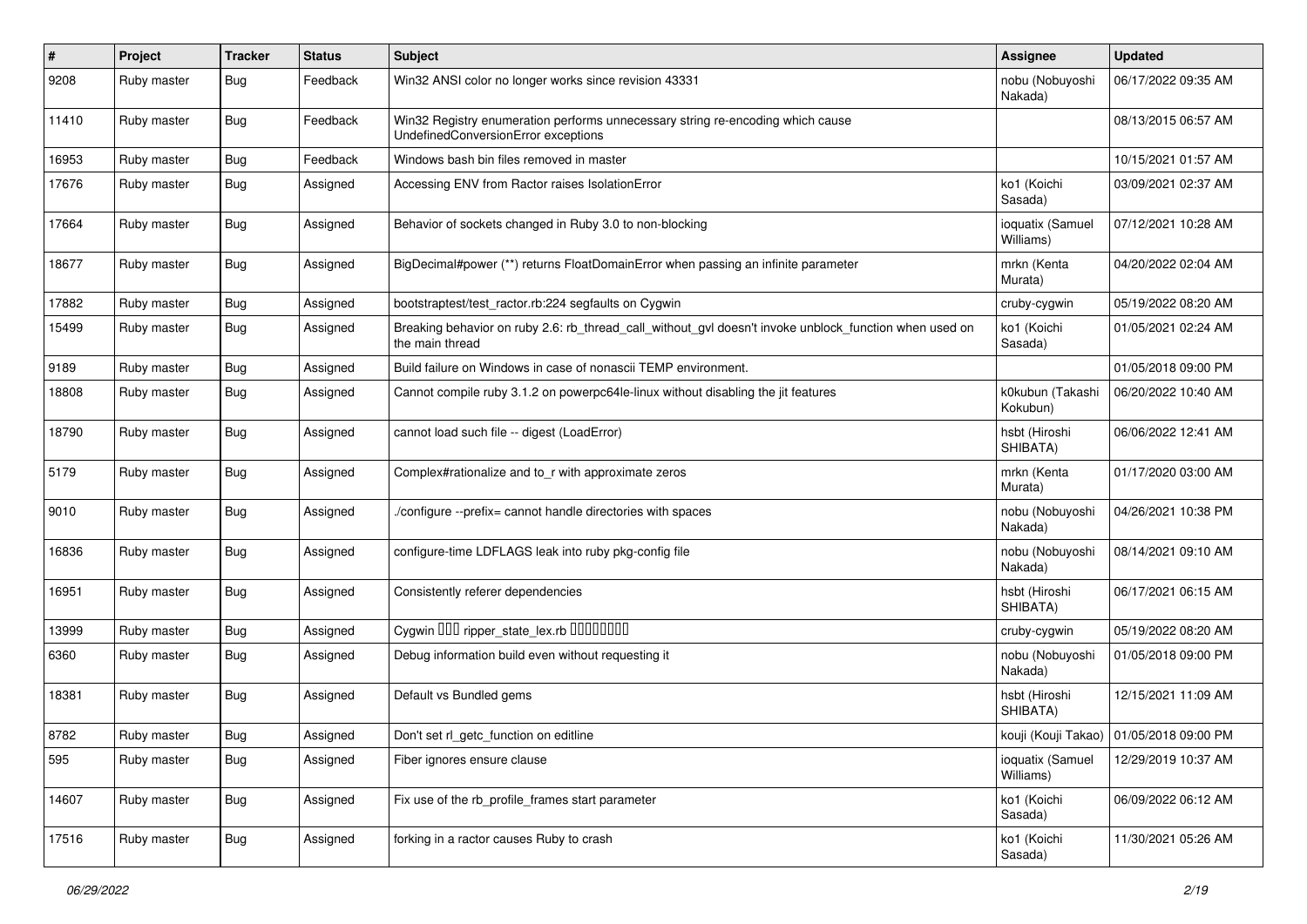| $\#$  | Project     | <b>Tracker</b> | <b>Status</b> | Subject                                                                                         | Assignee                      | <b>Updated</b>      |
|-------|-------------|----------------|---------------|-------------------------------------------------------------------------------------------------|-------------------------------|---------------------|
| 10919 | Ruby master | <b>Bug</b>     | Assigned      | [gem install] installs multipe platforms                                                        | hsbt (Hiroshi<br>SHIBATA)     | 07/30/2019 07:44 AM |
| 9944  | Ruby master | Bug            | Assigned      | in ruby for windows in "system" a redirection to append a file works incorrectly                | cruby-windows                 | 01/05/2018 09:00 PM |
| 16842 | Ruby master | <b>Bug</b>     | Assigned      | inspect` prints the UTF-8 character U+0085 (NEXT LINE) verbatim even though it is not printable | duerst (Martin<br>Dürst)      | 02/26/2021 05:43 AM |
| 8445  | Ruby master | <b>Bug</b>     | Assigned      | IO.open and IO#set_enconding does not support :fallback option                                  | akr (Akira Tanaka)            | 06/14/2022 06:02 AM |
| 11531 | Ruby master | <b>Bug</b>     | Assigned      | IPAddr#== implements wrong logic                                                                | knu (Akinori<br>MUSHA)        | 12/29/2019 12:50 PM |
| 9955  | Ruby master | <b>Bug</b>     | Assigned      | issue building dll on mingw, library not found                                                  | nobu (Nobuyoshi<br>Nakada)    | 01/05/2018 09:00 PM |
| 16694 | Ruby master | <b>Bug</b>     | Assigned      | JIT vs hardened GCC with PCH                                                                    | k0kubun (Takashi<br>Kokubun)  | 02/02/2021 07:38 AM |
| 16819 | Ruby master | <b>Bug</b>     | Assigned      | Line reporting off by one when reporting line of a hash?                                        | ko1 (Koichi<br>Sasada)        | 06/16/2020 05:57 PM |
| 18169 | Ruby master | <b>Bug</b>     | Assigned      | Local copies of gemified libraries are being released out of sync with their gems               | hsbt (Hiroshi<br>SHIBATA)     | 02/25/2022 05:40 PM |
| 9115  | Ruby master | <b>Bug</b>     | Assigned      | Logger traps all exceptions; breaks Timeout                                                     | sonots (Naotoshi<br>Seo)      | 08/20/2019 12:47 PM |
| 18133 | Ruby master | Bug            | Assigned      | LTO: TestGCCompact#test_ast_compacts segfaults on i686                                          |                               | 04/23/2022 04:19 PM |
| 14543 | Ruby master | <b>Bug</b>     | Assigned      | `make commit` show error of `common-srcs`                                                       | nobu (Nobuyoshi<br>Nakada)    | 06/02/2018 04:17 AM |
| 18727 | Ruby master | <b>Bug</b>     | Assigned      | Make failed on x86_64-cygwin (LoadError)                                                        | peterzhu2118<br>(Peter Zhu)   | 04/16/2022 05:15 AM |
| 9366  | Ruby master | <b>Bug</b>     | Assigned      | "make-j32 check TESTS=-j32" occasionally fails on rubygems/specification                        | hsbt (Hiroshi<br>SHIBATA)     | 07/26/2018 02:13 AM |
| 13298 | Ruby master | <b>Bug</b>     | Assigned      | mingw SEGV TestEnumerable#test_callcc                                                           | nobu (Nobuyoshi<br>Nakada)    | 06/04/2021 03:41 AM |
| 8299  | Ruby master | Bug            | Assigned      | Minor error in float parsing                                                                    | nobu (Nobuyoshi<br>Nakada)    | 12/30/2019 03:00 AM |
| 17578 | Ruby master | <b>Bug</b>     | Assigned      | mkmf experimental C++ Support                                                                   | nobu (Nobuyoshi<br>Nakada)    | 01/27/2021 03:51 AM |
| 12436 | Ruby master | <b>Bug</b>     | Assigned      | newline argument of File.open seems not respected on Windows                                    | nobu (Nobuyoshi<br>Nakada)    | 10/25/2021 09:07 AM |
| 12506 | Ruby master | <b>Bug</b>     | Assigned      | On cygwin, Feature #5994 does not work                                                          | cruby-cygwin                  | 05/19/2022 08:20 AM |
| 12582 | Ruby master | Bug            | Assigned      | OpenSSL Authenticated Encryption should check for tag length                                    | rhenium (Kazuki<br>Yamaguchi) | 04/28/2017 01:45 PM |
| 18572 | Ruby master | <b>Bug</b>     | Assigned      | Performance regression when invoking refined methods                                            | ko1 (Koichi<br>Sasada)        | 02/10/2022 12:48 AM |
| 7968  | Ruby master | <b>Bug</b>     | Assigned      | Poor UDPSocket#send performance in ruby 2.0.0 on windows                                        | cruby-windows                 | 10/23/2017 12:23 AM |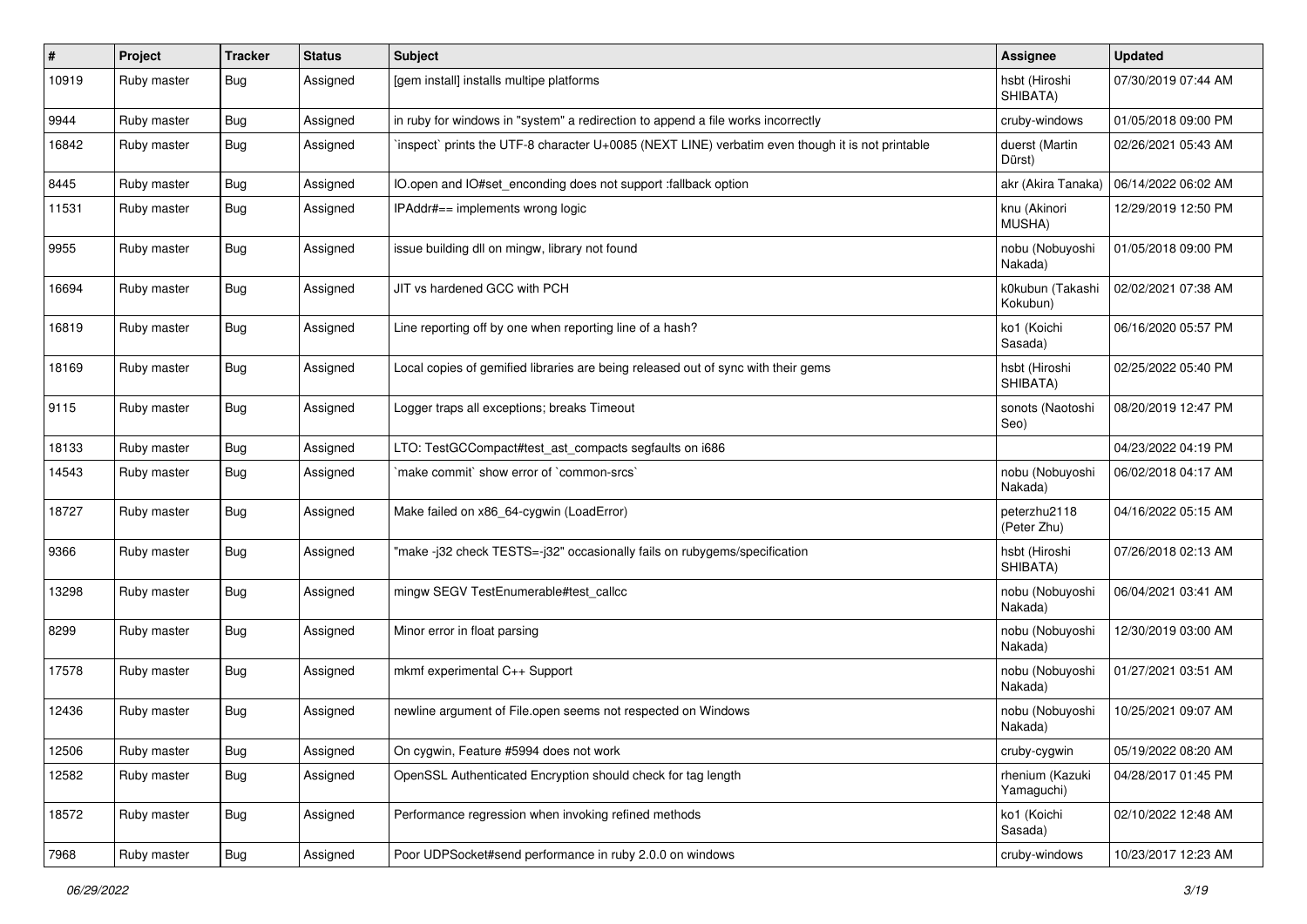| #     | Project     | <b>Tracker</b> | <b>Status</b> | <b>Subject</b>                                                                                                                                                      | Assignee                     | <b>Updated</b>      |
|-------|-------------|----------------|---------------|---------------------------------------------------------------------------------------------------------------------------------------------------------------------|------------------------------|---------------------|
| 17677 | Ruby master | Bug            | Assigned      | Ractor crashes fork when blocking                                                                                                                                   | ko1 (Koichi<br>Sasada)       | 03/09/2021 12:42 AM |
| 18024 | Ruby master | <b>Bug</b>     | Assigned      | Ractor crashes when connections are closed in multiple Ractors                                                                                                      | ko1 (Koichi<br>Sasada)       | 12/14/2021 04:41 PM |
| 17679 | Ruby master | Bug            | Assigned      | Ractor incoming channel can consume unlimited resources                                                                                                             | ko1 (Koichi<br>Sasada)       | 03/26/2021 09:16 AM |
| 17998 | Ruby master | Bug            | Assigned      | ractor: process hanging (with ractors initialized, but not being used)                                                                                              | ko1 (Koichi<br>Sasada)       | 12/02/2021 08:17 PM |
| 17678 | Ruby master | Bug            | Assigned      | Ractors do not restart after fork                                                                                                                                   | ko1 (Koichi<br>Sasada)       | 03/09/2021 12:42 AM |
| 17826 | Ruby master | Bug            | Assigned      | Ractor#take hangs if used in multiple Threads                                                                                                                       | ko1 (Koichi<br>Sasada)       | 12/15/2021 01:30 PM |
| 7859  | Ruby master | Bug            | Assigned      | Readline: Incorrect arrow key behavior in vi_editing_mode insert mode with Readline 6.2                                                                             | kouji (Kouji Takao)          | 12/25/2017 06:15 PM |
| 11704 | Ruby master | <b>Bug</b>     | Assigned      | Refinements only get "used" once in loop                                                                                                                            | matz (Yukihiro<br>Matsumoto) | 04/14/2016 02:45 AM |
| 13671 | Ruby master | Bug            | Assigned      | Regexp with lookbehind and case-insensitivity raises RegexpError only on strings with certain characters                                                            | duerst (Martin<br>Dürst)     | 11/30/2021 04:42 AM |
| 16776 | Ruby master | Bug            | Assigned      | Regression in coverage library                                                                                                                                      | ko1 (Koichi<br>Sasada)       | 11/24/2021 07:26 AM |
| 18355 | Ruby master | Bug            | Assigned      | require("pathname") within rack application chnages behaviors of Pathname methods, such as absolute?(),<br>when there are two versions of 'pathname' gem installed. | hsbt (Hiroshi<br>SHIBATA)    | 11/30/2021 08:01 AM |
| 13513 | Ruby master | Bug            | Assigned      | Resolv::DNS::Message.decode hangs after detecting truncation in UDP messages                                                                                        | akr (Akira Tanaka)           | 03/08/2021 11:35 PM |
| 13864 | Ruby master | <b>Bug</b>     | Assigned      | Rinda multicast test failures due to missing default route                                                                                                          | seki (Masatoshi<br>Seki)     | 08/17/2021 07:16 AM |
| 17478 | Ruby master | <b>Bug</b>     | Assigned      | Ruby3.0 is slower than Ruby2.7.2 when parsing a large CSV file                                                                                                      | kou (Kouhei<br>Sutou)        | 11/24/2021 05:12 AM |
| 18337 | Ruby master | Bug            | Assigned      | Ruby allows zero-width characters in identifiers                                                                                                                    | duerst (Martin<br>Dürst)     | 11/24/2021 09:13 AM |
| 11269 | Ruby master | Bug            | Assigned      | ruby_init_setproctitle() should be called before require_libraries()                                                                                                | kosaki (Motohiro<br>KOSAKI)  | 06/17/2015 03:01 AM |
| 18464 | Ruby master | <b>Bug</b>     | Assigned      | RUBY_INTERNAL_EVENT_NEWOBJ tracepoint causes an interpreter crash when combined with Ractors                                                                        | ko1 (Koichi<br>Sasada)       | 06/08/2022 08:25 AM |
| 5317  | Ruby master | Bug            | Assigned      |                                                                                                                                                                     | nobu (Nobuyoshi<br>Nakada)   | 01/05/2018 09:00 PM |
| 18034 | Ruby master | <b>Bug</b>     | Assigned      | Segmentation fault fiddle with `--enable-bundled-libffi` and macOS                                                                                                  | kou (Kouhei<br>Sutou)        | 11/30/2021 07:39 AM |
| 5334  | Ruby master | <b>Bug</b>     | Assigned      | Segmentation fault in InternetExplorer IServiceProvider interface                                                                                                   | suke (Masaki<br>Suketa)      | 12/30/2019 03:00 AM |
| 12444 | Ruby master | <b>Bug</b>     | Assigned      | Segmentation fault when running TestException#test_machine_stackoverflow on cygwin                                                                                  | cruby-cygwin                 | 05/19/2022 08:20 AM |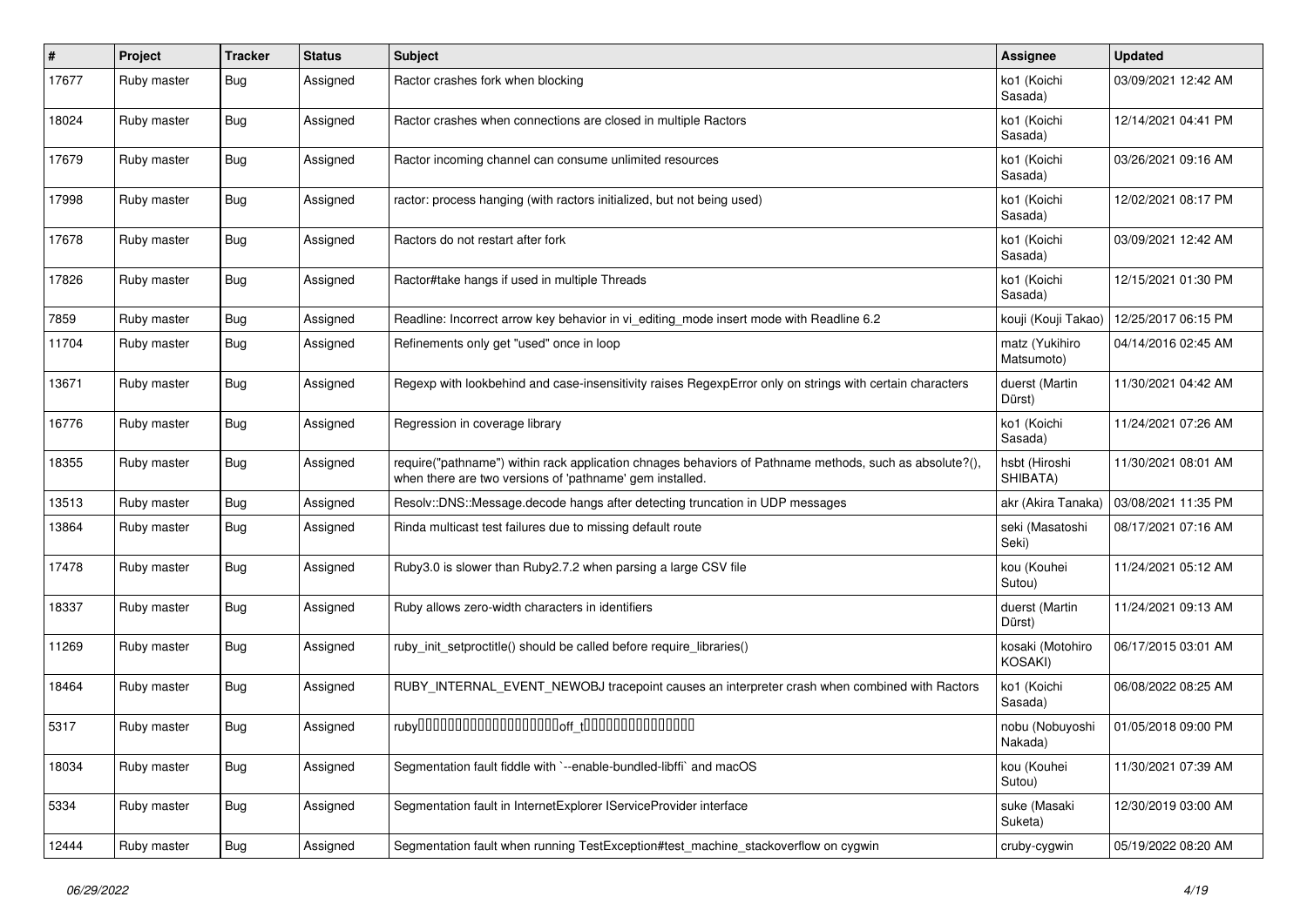| #     | Project     | <b>Tracker</b> | <b>Status</b> | Subject                                                                                  | <b>Assignee</b>              | <b>Updated</b>      |
|-------|-------------|----------------|---------------|------------------------------------------------------------------------------------------|------------------------------|---------------------|
| 18142 | Ruby master | <b>Bug</b>     | Assigned      | Segmentation fault with Ruby 3.0.2                                                       | k0kubun (Takashi<br>Kokubun) | 09/02/2021 07:43 AM |
| 17196 | Ruby master | <b>Bug</b>     | Assigned      | Segmentation Fault with Socket#close in Ractors                                          | ko1 (Koichi<br>Sasada)       | 03/20/2022 01:52 PM |
| 14679 | Ruby master | <b>Bug</b>     | Assigned      | StdLib gems should properly specify their dependencies                                   | hsbt (Hiroshi<br>SHIBATA)    | 04/11/2018 01:14 PM |
| 11526 | Ruby master | <b>Bug</b>     | Assigned      | Streaming HTTP requests are not idempotent and should not be retried                     | naruse (Yui<br>NARUSE)       | 07/01/2019 09:16 PM |
| 16497 | Ruby master | Bug            | Assigned      | StringIO#internal_encoding is broken (more severely in 2.7)                              | nobu (Nobuyoshi<br>Nakada)   | 10/26/2021 04:31 PM |
| 4040  | Ruby master | <b>Bug</b>     | Assigned      | SystemStackError with Hash[*a] for Large _a_                                             | ko1 (Koichi<br>Sasada)       | 12/25/2017 06:14 PM |
| 12442 | Ruby master | <b>Bug</b>     | Assigned      | TestArgf#test_textmode fails on cygwin                                                   | cruby-cygwin                 | 05/19/2022 08:20 AM |
| 12473 | Ruby master | <b>Bug</b>     | Assigned      | Test failure on fedora with TestTimeExtension#test_huge_precision                        | nobu (Nobuyoshi<br>Nakada)   | 04/28/2017 01:45 PM |
| 14090 | Ruby master | <b>Bug</b>     | Assigned      | TestGc#test_interrupt_in_finalizer`fails very rarely                                     | ko1 (Koichi<br>Sasada)       | 12/02/2021 07:24 PM |
| 12445 | Ruby master | Bug            | Assigned      | Testing TestIO#test_open_fifo_does_not_block_other_threads results in deadlock on cygwin | cruby-cygwin                 | 05/19/2022 08:20 AM |
| 14727 | Ruby master | Bug            | Assigned      | TestQueue#test_queue_with_trap always timeout on Windows10                               | ko1 (Koichi<br>Sasada)       | 05/01/2018 02:59 AM |
| 13269 | Ruby master | Bug            | Assigned      | test/readline/test_readline.rb and mingw                                                 | nobu (Nobuyoshi<br>Nakada)   | 03/13/2017 08:56 AM |
| 17289 | Ruby master | <b>Bug</b>     | Assigned      | Time#strftime occurs Segmentation Fault on ruby-2.7.2p137                                | shyouhei<br>(Shyouhei Urabe) | 11/05/2020 07:57 AM |
| 7976  | Ruby master | <b>Bug</b>     | Assigned      | TracePoint call is at call point, not call site                                          | ko1 (Koichi<br>Sasada)       | 01/05/2018 09:00 PM |
| 6351  | Ruby master | <b>Bug</b>     | Assigned      | transcode table generator does not support multi characters of Unicode                   | duerst (Martin<br>Dürst)     | 12/25/2017 06:15 PM |
| 12725 | Ruby master | <b>Bug</b>     | Assigned      | Trying to use ./miniruby before it exists                                                | nobu (Nobuyoshi<br>Nakada)   | 04/28/2017 01:45 PM |
| 12040 | Ruby master | <b>Bug</b>     | Assigned      | [Win32] File.stat fails on a mounted volume                                              | cruby-windows                | 02/01/2016 08:13 AM |
| 15550 | Ruby master | Bug            | Assigned      | Windows - gem bin files - can't run from bash shell                                      | hsbt (Hiroshi<br>SHIBATA)    | 03/20/2019 01:05 AM |
| 7964  | Ruby master | <b>Bug</b>     | Assigned      | Writing an ASCII-8BIT String to a StringIO created from a UTF-8 String                   | nobu (Nobuyoshi<br>Nakada)   | 01/05/2018 09:00 PM |
| 17383 | Ruby master | <b>Bug</b>     | Open          | 3.0 recursion memory speed issues                                                        |                              | 12/09/2020 05:41 PM |
| 18058 | Ruby master | <b>Bug</b>     | Open          | 3.1.0-dev with MJIT enabled Zlib::BufError during `gem install`                          | k0kubun (Takashi<br>Kokubun) | 08/02/2021 08:31 PM |
| 18131 | Ruby master | Bug            | Open          | addr2line.c: Some inlined functions mistakenly shown                                     |                              | 08/24/2021 07:59 PM |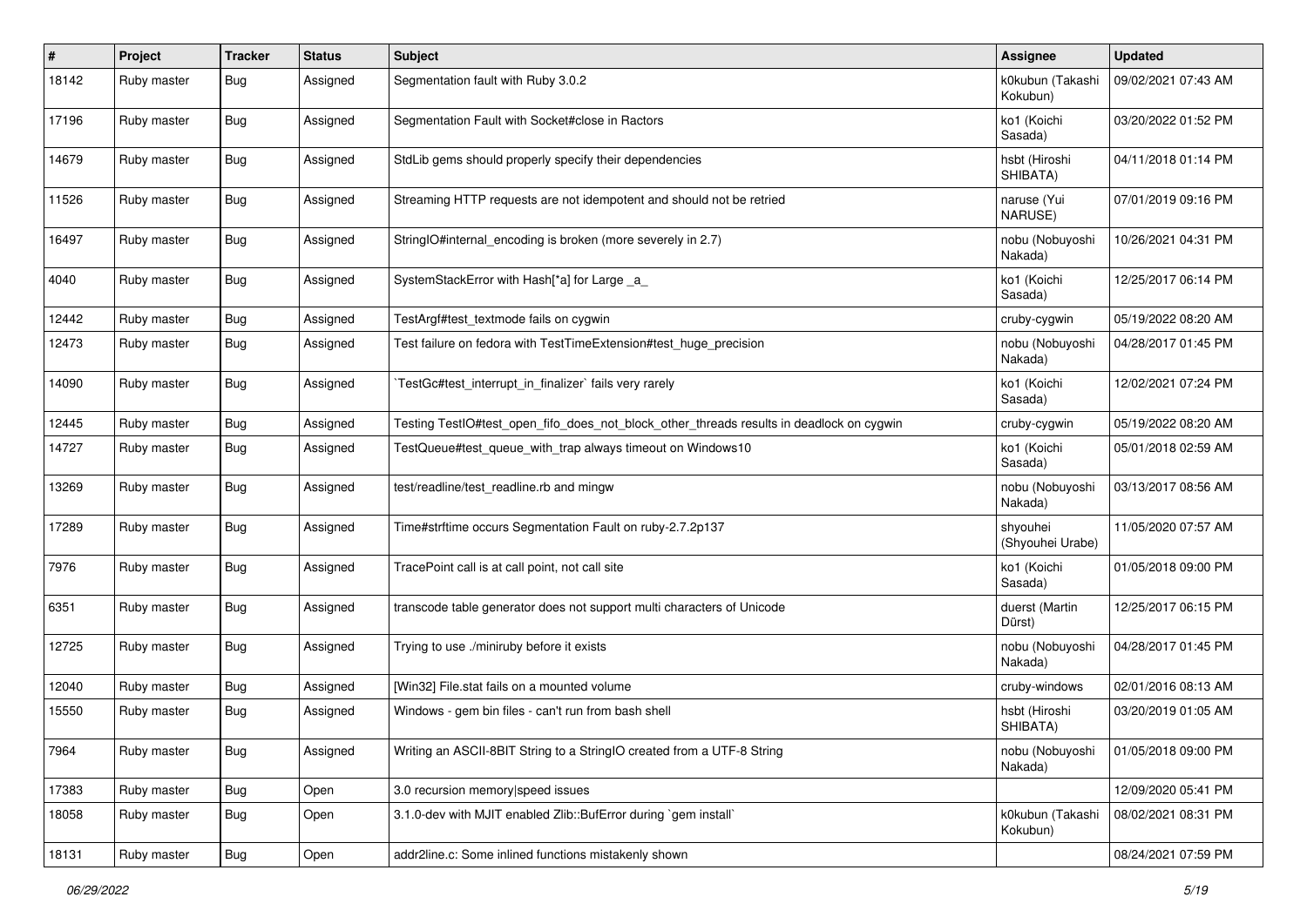| $\vert$ # | Project     | <b>Tracker</b> | <b>Status</b> | Subject                                                                                                                    | Assignee                      | <b>Updated</b>      |
|-----------|-------------|----------------|---------------|----------------------------------------------------------------------------------------------------------------------------|-------------------------------|---------------------|
| 11514     | Ruby master | Bug            | Open          | AIX6.1 - Ruby 2.2.3 - Segmentation fault in : byteslice                                                                    |                               | 09/18/2015 07:39 AM |
| 18396     | Ruby master | Bug            | Open          | An unexpected "hash value omission" syntax error when without parentheses call expr follows                                |                               | 03/29/2022 09:58 PM |
| 13164     | Ruby master | <b>Bug</b>     | Open          | A second `SystemStackError` exception results in `Segmentation fault (core dumped)`                                        |                               | 04/14/2017 01:05 PM |
| 16185     | Ruby master | Bug            | Open          | basictest failure on AIX 6.1 for 64bit build                                                                               | kanemoto (Yutaka<br>Kanemoto) | 10/15/2019 12:05 AM |
| 17878     | Ruby master | <b>Bug</b>     | Open          | bootstraptest/test_ractor.rb:224 a random failing test with "The outgoing-port is already closed<br>(Ractor::ClosedError)" |                               | 09/13/2021 01:10 PM |
| 18277     | Ruby master | Bug            | Open          | buffer error (Zlib::BufError) in Zlib::Deflate#deflate when using MJIT                                                     | k0kubun (Takashi<br>Kokubun)  | 01/05/2022 03:04 PM |
| 18764     | Ruby master | <b>Bug</b>     | Open          | Build Error when Using msys2-mingw64 and Ruby 3.2                                                                          |                               | 05/10/2022 06:48 AM |
| 12179     | Ruby master | <b>Bug</b>     | Open          | Build failure due to VPATH expansion                                                                                       |                               | 04/14/2016 01:55 AM |
| 18674     | Ruby master | <b>Bug</b>     | Open          | Build failure `make up` with WSL2                                                                                          |                               | 04/01/2022 08:51 AM |
| 18435     | Ruby master | <b>Bug</b>     | Open          | Calling `protected` on ancestor method changes result of `instance_methods(false)`                                         |                               | 06/09/2022 10:23 AM |
| 18476     | Ruby master | <b>Bug</b>     | Open          | Call to require stuck forever after receiving EAGAIN on writev when running with zeus                                      |                               | 02/28/2022 02:55 PM |
| 18012     | Ruby master | <b>Bug</b>     | Open          | Case-insensitive character classes can only match multiple code points when top-level character class is not<br>negated    |                               | 06/29/2021 08:35 AM |
| 17989     | Ruby master | Bug            | Open          | Case insensitive Regexps do not handle characters with overlapping case foldings                                           |                               | 06/15/2021 11:43 AM |
| 18010     | Ruby master | Bug            | Open          | Character class with single character gets case-folded with following string                                               |                               | 06/28/2021 09:30 AM |
| 17646     | Ruby master | <b>Bug</b>     | Open          | Check for ` builtin mul overflow with long long arguments                                                                  |                               | 02/19/2021 06:19 PM |
| 15334     | Ruby master | <b>Bug</b>     | Open          | child_info_fork::abort: address space needed by 'emoji_iso2022_kddi.so' on cygwin                                          | cruby-cygwin                  | 05/19/2022 08:20 AM |
| 18379     | Ruby master | <b>Bug</b>     | Open          | [CI] Windows mingw/ucrt - test-all timeout failures                                                                        |                               | 12/02/2021 02:23 AM |
| 11142     | Ruby master | Bug            | Open          | Command line argument parser on windows handles double quotes inconsistently.                                              | usa (Usaku<br>NAKAMURA)       | 05/12/2015 04:09 PM |
| 17931     | Ruby master | <b>Bug</b>     | Open          | Compile fails setup option nodynamic                                                                                       |                               | 07/07/2021 08:51 AM |
| 18429     | Ruby master | <b>Bug</b>     | Open          | Configure ruby-3.0.3 on Solaris 10 Unknown keyword 'URL' in './ruby.tmp.pc'                                                |                               | 01/18/2022 09:15 PM |
| 18622     | Ruby master | <b>Bug</b>     | Open          | const_get still looks in Object, while lexical constant lookup no longer does                                              |                               | 04/22/2022 11:26 AM |
| 18678     | Ruby master | <b>Bug</b>     | Open          | Crash on Mac - vm_call0_cfunc_with_frame                                                                                   |                               | 05/26/2022 05:40 PM |
| 10416     | Ruby master | Bug            | Open          | Create mechanism for updating of Unicode data files downstreams when we want                                               | nobu (Nobuyoshi<br>Nakada)    | 10/08/2021 06:40 AM |
| 11183     | Ruby master | Bug            | Open          |                                                                                                                            |                               | 05/26/2015 08:32 AM |
| 9409      | Ruby master | <b>Bug</b>     | Open          | Cygwin I "filesystem" I encoding IIIIIIIIIIII                                                                              | cruby-cygwin                  | 05/19/2022 08:20 AM |
| 17996     | Ruby master | <b>Bug</b>     | Open          | Cygwin: thread + pipe behavior since Ruby 2.6                                                                              | cruby-cygwin                  | 05/19/2022 08:20 AM |
| 11177     | Ruby master | <b>Bug</b>     | Open          | <b>DATADEOFOOOOOOOO</b>                                                                                                    |                               | 05/25/2015 03:49 AM |
| 15598     | Ruby master | <b>Bug</b>     | Open          | Deadlock on mutual reference of autoloaded constants                                                                       |                               | 03/20/2019 10:58 AM |
| 17722     | Ruby master | Bug            | Open          | define_method with shareable results in "defined in a different Ractor"                                                    |                               | 08/24/2021 12:03 PM |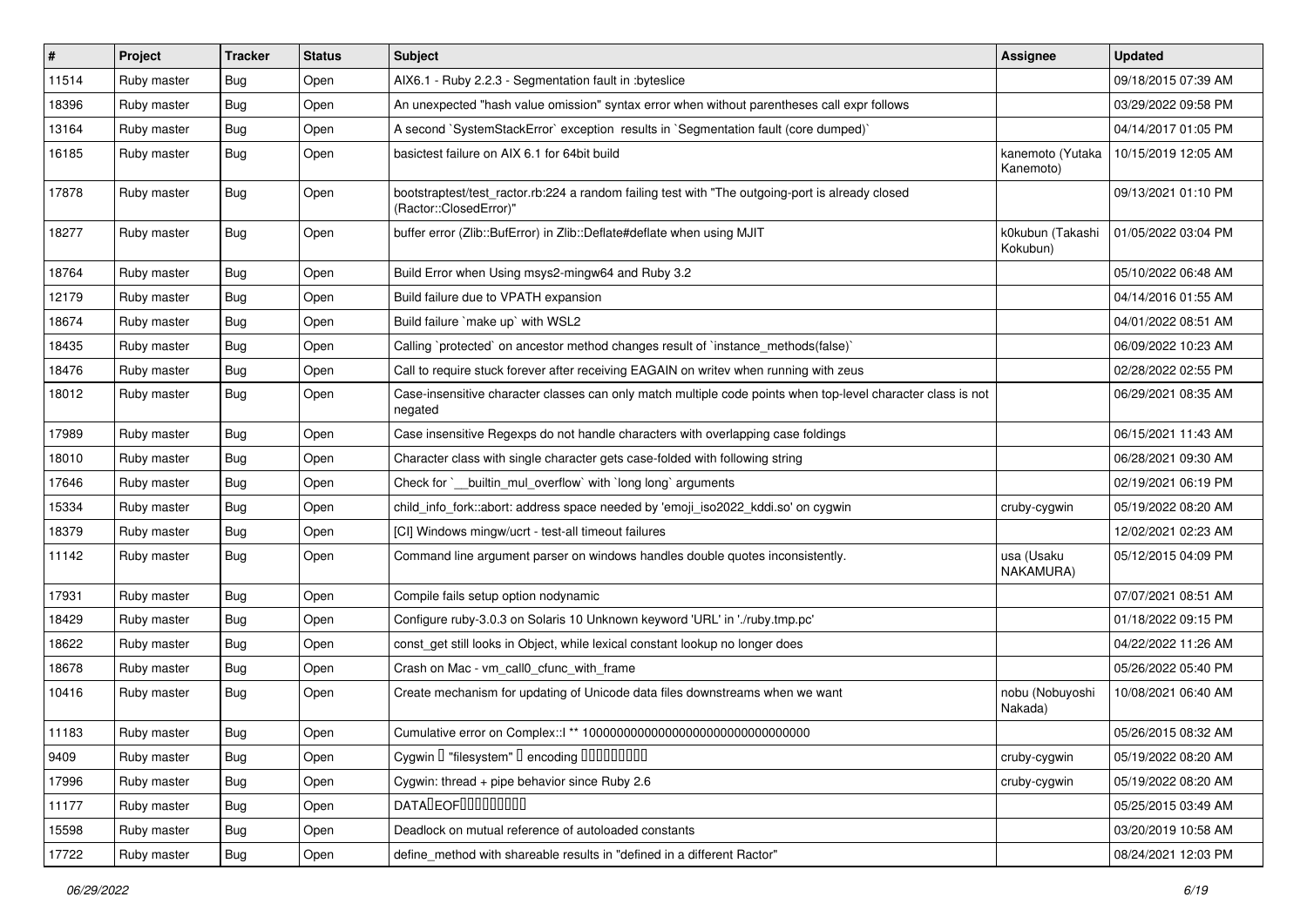| $\#$  | Project     | <b>Tracker</b> | <b>Status</b> | <b>Subject</b>                                                                                                      | Assignee                   | <b>Updated</b>      |
|-------|-------------|----------------|---------------|---------------------------------------------------------------------------------------------------------------------|----------------------------|---------------------|
| 18567 | Ruby master | Bug            | Open          | Depending on default gems in stdlib gems when not needed considered harmful                                         | hsbt (Hiroshi<br>SHIBATA)  | 04/21/2022 04:45 PM |
| 17531 | Ruby master | Bug            | Open          | did you mean' not Ractor friendly                                                                                   | ko1 (Koichi<br>Sasada)     | 01/29/2021 08:48 AM |
| 11808 | Ruby master | <b>Bug</b>     | Open          | Different behavior between Enumerable#grep and Array#grep                                                           | ko1 (Koichi<br>Sasada)     | 10/26/2020 04:36 AM |
| 17337 | Ruby master | <b>Bug</b>     | Open          | Don't embed Ruby build-time configuration in Ruby                                                                   |                            | 12/21/2020 04:17 PM |
| 15315 | Ruby master | <b>Bug</b>     | Open          | ec switch can still lose interrupts                                                                                 | ko1 (Koichi<br>Sasada)     | 11/20/2018 09:32 AM |
| 18338 | Ruby master | Bug            | Open          | Encoding default external = $Encoding::UTF 16BE$ may add a wrongly-encoded string to<br><b>\$LOADED FEATURES</b>    |                            | 11/15/2021 07:32 AM |
| 18743 | Ruby master | <b>Bug</b>     | Open          | Enumerator#next / peek re-use each others stacktraces                                                               |                            | 04/19/2022 02:42 PM |
| 18614 | Ruby master | Bug            | Open          | Error (busy loop) in<br>TestGemCommandsSetupCommand#test_destdir_flag_does_not_try_to_write_to_the_default_gem_home | hsbt (Hiroshi<br>SHIBATA)  | 03/17/2022 01:03 AM |
| 14971 | Ruby master | Bug            | Open          | error: implicit declaration of function 'rb vm call0                                                                | nobu (Nobuyoshi<br>Nakada) | 09/06/2018 03:53 AM |
| 18616 | Ruby master | <b>Bug</b>     | Open          | Error with clang(1) on MacOS due to declspec()                                                                      |                            | 03/09/2022 10:50 AM |
| 11840 | Ruby master | <b>Bug</b>     | Open          | Error with "make check" on Cygwin                                                                                   | cruby-cygwin               | 05/19/2022 08:20 AM |
| 16829 | Ruby master | <b>Bug</b>     | Open          | Exceptions raised from within an enumerated method lose part of their stacktrace                                    |                            | 05/20/2022 07:25 PM |
| 18061 | Ruby master | Bug            | Open          | Execshield test: libruby.so.N.N.N: FAIL: property-note test because no .note.gnu.property section found             |                            | 06/22/2022 07:58 AM |
| 17159 | Ruby master | <b>Bug</b>     | Open          | extend 'define method' for Ractor                                                                                   |                            | 10/29/2020 04:06 PM |
| 18605 | Ruby master | <b>Bug</b>     | Open          | Fails to run on (newer) 32bit Windows with ucrt                                                                     |                            | 04/01/2022 07:52 AM |
| 17263 | Ruby master | <b>Bug</b>     | Open          | Fiber context switch degrades with number of fibers, limit on number of fibers                                      |                            | 01/31/2022 02:47 PM |
| 18784 | Ruby master | <b>Bug</b>     | Open          | FileUtils.rm f and FileUtils.rm rf should not mask exceptions                                                       |                            | 05/16/2022 09:04 AM |
| 13151 | Ruby master | Bug            | Open          | File.writable? doesn't report correctly if a directory is writable on Windows.                                      |                            | 01/23/2017 05:46 PM |
| 18152 | Ruby master | <b>Bug</b>     | Open          | Fix theoretical bug with signals + qsort                                                                            |                            | 09/08/2021 03:38 PM |
| 15423 | Ruby master | <b>Bug</b>     | Open          | fork leapfrog leaks memory on FreeBSD 11.2                                                                          |                            | 12/16/2018 02:28 PM |
| 18796 | Ruby master | <b>Bug</b>     | Open          | GC compaction gets stuck on Mac OS when a debugger is attached                                                      |                            | 06/08/2022 08:25 AM |
| 15097 | Ruby master | <b>Bug</b>     | Open          | Gem install fails on Ruby 2.5.1 with Cygwin (get_dns_server_list undefined)                                         | cruby-cygwin               | 05/19/2022 08:20 AM |
| 18768 | Ruby master | Bug            | Open          | Inconsistent behavior of IO, StringIO and String each line methods when return paragraph and chomp: true<br>passed  |                            | 06/10/2022 03:46 PM |
| 18770 | Ruby master | Bug            | Open          | Inconsistent behavior of IO/StringIO's each methods when called with nil as a separator, limit and chomp:<br>true   |                            | 06/06/2022 05:38 PM |
| 17990 | Ruby master | Bug            | Open          | Inconsistent behavior of Regexp quantifiers over characters with complex case foldings                              |                            | 06/15/2021 11:59 AM |
| 18780 | Ruby master | Bug            | Open          | Incorrect binding receiver for C API rb eval string()                                                               |                            | 06/15/2022 12:14 AM |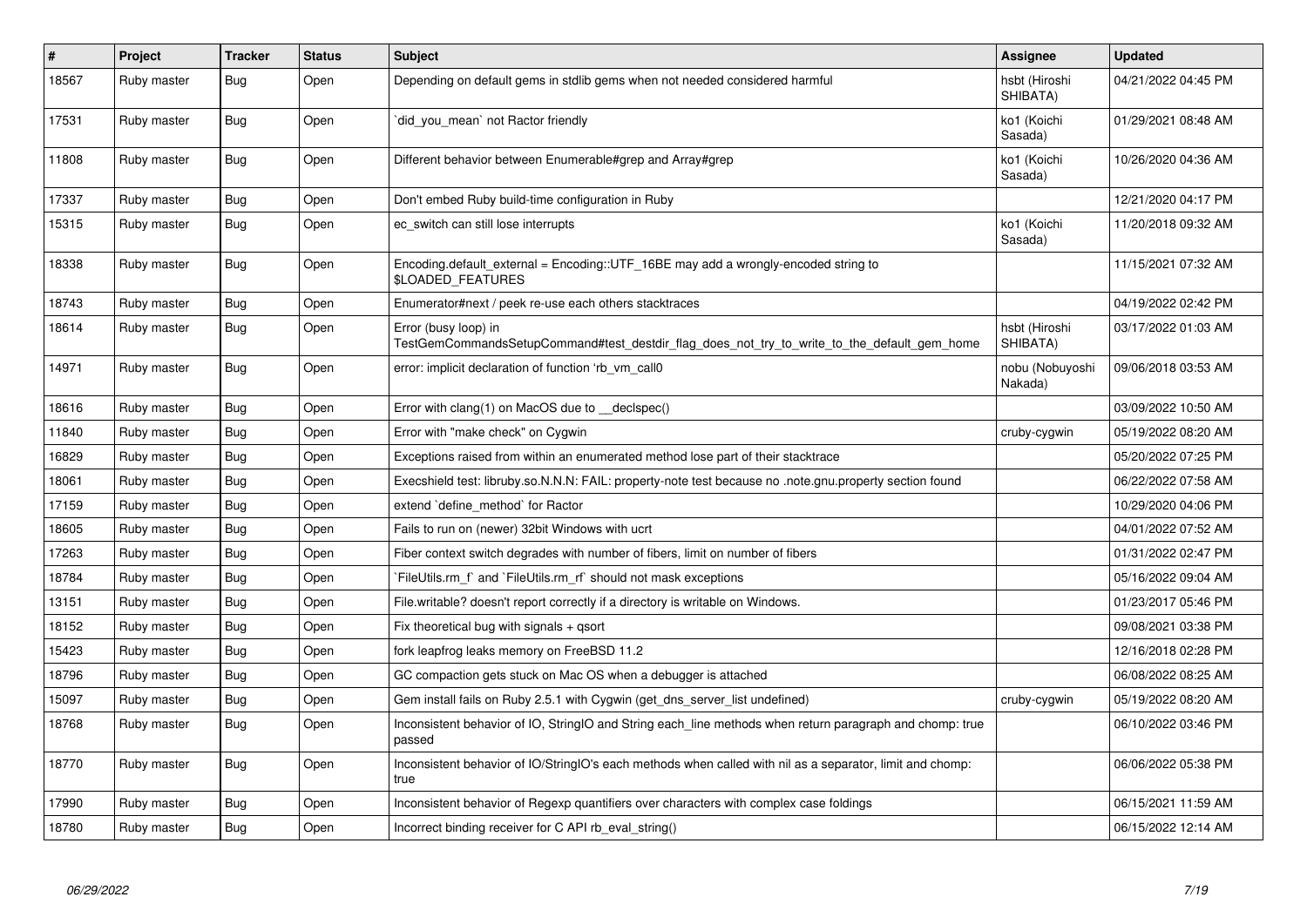| #     | Project     | <b>Tracker</b> | <b>Status</b> | Subject                                                                                                        | <b>Assignee</b>               | <b>Updated</b>      |
|-------|-------------|----------------|---------------|----------------------------------------------------------------------------------------------------------------|-------------------------------|---------------------|
| 17400 | Ruby master | Bug            | Open          | Incorrect character downcase for Greek Sigma                                                                   | duerst (Martin<br>Dürst)      | 12/17/2020 06:56 AM |
| 18507 | Ruby master | <b>Bug</b>     | Open          | Incorrect target_os detection in configure script                                                              |                               | 01/25/2022 08:57 AM |
| 18601 | Ruby master | Bug            | Open          | Invalid byte sequences in Big5 encodings                                                                       | duerst (Martin<br>Dürst)      | 02/23/2022 07:59 AM |
| 18804 | Ruby master | <b>Bug</b>     | Open          | Invalid line number for putnil instruction                                                                     |                               | 05/25/2022 09:22 AM |
| 18805 | Ruby master | <b>Bug</b>     | Open          | IO::Buffer is inconsistent when returning a string from an empty buffer                                        |                               | 05/25/2022 12:45 PM |
| 18455 | Ruby master | <b>Bug</b>     | Open          | IO#close` has poor performance and difficult to understand semantics.                                          |                               | 04/04/2022 02:02 AM |
| 12280 | Ruby master | Bug            | Open          | IO.copy_stream(IO, IO) fails with "pread() not implemented"                                                    |                               | 04/28/2016 05:51 AM |
| 18255 | Ruby master | Bug            | Open          | ioctl zeroes the last buffer byte                                                                              |                               | 10/25/2021 08:13 AM |
| 18767 | Ruby master | <b>Bug</b>     | Open          | IO.foreach hangs up when passes limit=0                                                                        |                               | 06/18/2022 02:56 AM |
| 16997 | Ruby master | Bug            | Open          | IO#gets converts some \r\n to \n with universal_newline: false                                                 |                               | 08/26/2020 05:20 PM |
| 10009 | Ruby master | Bug            | Open          | IO operation is 10x slower in multi-thread environment                                                         | ko1 (Koichi<br>Sasada)        | 05/21/2015 07:19 AM |
| 15367 | Ruby master | <b>Bug</b>     | Open          | IO.select is not resumed when io-object gets closed                                                            |                               | 12/03/2018 10:22 AM |
| 18880 | Ruby master | <b>Bug</b>     | Open          | IO#sysread on Windows does not validate arguments                                                              |                               | 06/26/2022 04:26 PM |
| 18738 | Ruby master | Bug            | Open          | IRB can't recognize heredoc after words                                                                        |                               | 04/18/2022 12:00 AM |
| 18657 | Ruby master | <b>Bug</b>     | Open          | IRB raises exception when stdout is a pipe                                                                     |                               | 06/08/2022 03:34 PM |
| 17817 | Ruby master | <b>Bug</b>     | Open          | --jit outputs ./tmp/_ruby_mjit_*.h: No such file or directory on with TMP                                      |                               | 04/22/2021 11:57 AM |
| 9435  | Ruby master | Bug            | Open          | Kernel.system problem                                                                                          |                               | 12/30/2019 03:00 AM |
| 16820 | Ruby master | Bug            | Open          | LEGAL is out of sync                                                                                           |                               | 08/19/2020 11:08 AM |
| 18506 | Ruby master | Bug            | Open          | make and make install rebuild items every time unnecessarily - sometimes causing races in parallel installs    |                               | 01/21/2022 01:46 PM |
| 14826 | Ruby master | <b>Bug</b>     | Open          | make: *** [.ext/include/sparc-solaris2.10/rb_mjit_min_header-2.6.0.h] Error 1 on Solaris 10 with very old gcc3 |                               | 06/05/2018 02:02 PM |
| 18810 | Ruby master | <b>Bug</b>     | Open          | Make `Kernel#p` interruptable.                                                                                 | ioquatix (Samuel<br>Williams) | 05/30/2022 12:44 AM |
| 17792 | Ruby master | <b>Bug</b>     | Open          | make notes and make test fail with Ruby3.0.1p64 RaspberryPI 4B Ubuntu 20.10 ARM64                              |                               | 05/23/2021 08:23 PM |
| 18623 | Ruby master | <b>Bug</b>     | Open          | `make runnable` does not work                                                                                  | nobu (Nobuyoshi<br>Nakada)    | 03/16/2022 01:28 AM |
| 18789 | Ruby master | <b>Bug</b>     | Open          | make test-bundled-gems failed after make install                                                               |                               | 05/18/2022 01:01 AM |
| 18553 | Ruby master | <b>Bug</b>     | Open          | Memory leak on compiling method call with kwargs                                                               | ko1 (Koichi<br>Sasada)        | 03/23/2022 09:34 PM |
| 17513 | Ruby master | <b>Bug</b>     | Open          | Methods of shareable objects and UnboundMethods should be shareable                                            | ko1 (Koichi<br>Sasada)        | 01/06/2021 08:53 PM |
| 7892  | Ruby master | Bug            | Open          | MIME encoding bug of NKF.nkf                                                                                   | naruse (Yui<br>NARUSE)        | 12/25/2017 06:15 PM |
| 14906 | Ruby master | Bug            | Open          | MinGW failure - TestIO#test_copy_stream_no_busy_wait                                                           |                               | 07/12/2018 03:52 AM |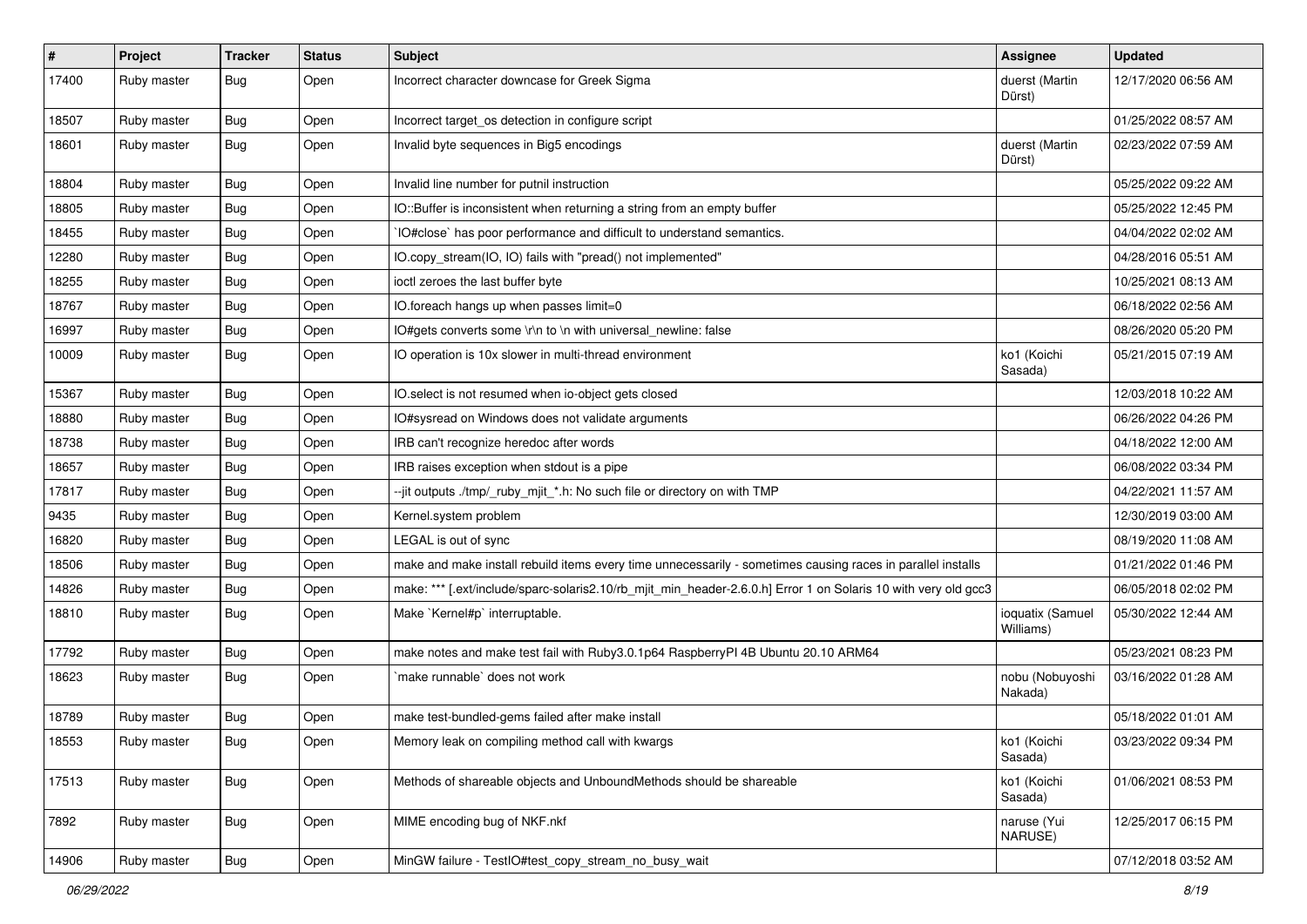| #     | Project     | <b>Tracker</b> | <b>Status</b> | Subject                                                                                               | Assignee                      | <b>Updated</b>      |
|-------|-------------|----------------|---------------|-------------------------------------------------------------------------------------------------------|-------------------------------|---------------------|
| 14957 | Ruby master | <b>Bug</b>     | Open          | MinGW, gcc 8.2.0, bootstraptest test_thread.rb - failure ?                                            |                               | 08/03/2018 02:46 PM |
| 13500 | Ruby master | <b>Bug</b>     | Open          | MinGW TestArity#test_proc_err_mess stops testing                                                      |                               | 04/26/2017 03:27 PM |
| 13485 | Ruby master | <b>Bug</b>     | Open          | MinGW TestEnumerable#test_callcc SEGV info                                                            |                               | 04/19/2017 04:17 PM |
| 13542 | Ruby master | <b>Bug</b>     | Open          | MinGW trunk Builds - Summary of Issues                                                                |                               | 05/19/2017 07:04 PM |
| 14480 | Ruby master | Bug            | Open          | miniruby crashing when compiled with -O2 or -O1 on aarch64                                            |                               | 02/23/2021 10:35 AM |
| 15599 | Ruby master | <b>Bug</b>     | Open          | Mixing autoload and require causes deadlock and incomplete definition.                                |                               | 02/12/2019 01:40 PM |
| 9760  | Ruby master | <b>Bug</b>     | Open          | mkmf does not allow for linking against custom libraries when a system library is present             |                               | 05/24/2016 08:11 AM |
| 17354 | Ruby master | <b>Bug</b>     | Open          | Module#const_source_location is misleading for constants awaiting autoload                            |                               | 03/26/2021 05:56 PM |
| 17667 | Ruby master | Bug            | Open          | Module#name needs synchronization                                                                     | ko1 (Koichi<br>Sasada)        | 03/02/2021 07:31 AM |
| 11438 | Ruby master | <b>Bug</b>     | Open          | native_thread_init_stack() get machine.stack_start unequal to thread's stack start address, x86 win32 | cruby-windows                 | 08/13/2015 07:31 AM |
| 18658 | Ruby master | Bug            | Open          | Need openssl 3 support for Ubuntu 22.04 (Ruby 2.7.x and 3.0.x)                                        | rhenium (Kazuki<br>Yamaguchi) | 05/30/2022 08:06 PM |
| 18661 | Ruby master | <b>Bug</b>     | Open          | Net::HTTP behavior changed between 2.6 and 3.1 on windows.                                            |                               | 03/25/2022 01:57 PM |
| 18518 | Ruby master | <b>Bug</b>     | Open          | NoMemoryError + [FATAL] failed to allocate memory for twice 1 << large                                |                               | 01/28/2022 01:40 PM |
| 18666 | Ruby master | Bug            | Open          | No rule to make target 'yaml/yaml.h', needed by 'api.o'                                               | hsbt (Hiroshi<br>SHIBATA)     | 03/29/2022 11:17 AM |
| 18837 | Ruby master | Bug            | Open          | Not possible to evaluate expression with numbered parameters in it                                    |                               | 06/17/2022 12:48 PM |
| 11582 | Ruby master | <b>Bug</b>     | Open          | On Solaris, Rational#** returns -Infinity for Rational(0) when passed a negative Float                |                               | 10/13/2015 03:12 AM |
| 18651 | Ruby master | <b>Bug</b>     | Open          | oob access in CP51932 -> CP50220 transcoder                                                           | akr (Akira Tanaka)            | 03/23/2022 01:17 PM |
| 18783 | Ruby master | Bug            | Open          | OptionParser should recognize "-" as an optional argument                                             |                               | 05/19/2022 12:15 AM |
| 18731 | Ruby master | <b>Bug</b>     | Open          | Parallel test-all sometimes does not run at all some tests                                            |                               | 04/23/2022 12:58 PM |
| 18877 | Ruby master | <b>Bug</b>     | Open          | parse.y: escaped space inconsistently allowed after assignment                                        |                               | 06/26/2022 12:57 PM |
| 18878 | Ruby master | <b>Bug</b>     | Open          | parse.y: Foo::Bar {} is inconsistently rejected                                                       |                               | 06/28/2022 03:38 AM |
| 18883 | Ruby master | <b>Bug</b>     | Open          | parse.y: trailing comma cannot coexist with star                                                      |                               | 06/28/2022 07:25 AM |
| 15386 | Ruby master | Bug            | Open          | [PATCH] io.c (rb_io_check_char_readable): do not io_fflush buffered sockets                           |                               | 12/06/2018 11:38 AM |
| 15310 | Ruby master | Bug            | Open          | [PATCH] thread_pthread.c: close race from UBF_TIMER and non-GVL-releasing thread                      |                               | 11/20/2018 12:50 AM |
| 15263 | Ruby master | Bug            | Open          | [PATCH] vm_trace.c (postponed_job_register): only hit main thread                                     | ko1 (Koichi<br>Sasada)        | 10/27/2018 11:35 PM |
| 17925 | Ruby master | Bug            | Open          | Pattern matching syntax using semicolon one-line                                                      |                               | 06/04/2021 03:08 PM |
| 18036 | Ruby master | <b>Bug</b>     | Open          | Pthread fibers become invalid on fork - different from normal fibers.                                 | ioquatix (Samuel<br>Williams) | 08/19/2021 07:05 AM |
| 17774 | Ruby master | <b>Bug</b>     | Open          | Quantified empty group causes regex to fail                                                           |                               | 10/13/2021 04:43 PM |
| 17146 | Ruby master | Bug            | Open          | Queue operations are allowed after it is frozen                                                       |                               | 10/20/2021 08:32 PM |
| 10128 | Ruby master | Bug            | Open          | Quoting problem for arguments of Kernel.system, Kernel.exec on Windows                                | cruby-windows                 | 12/30/2019 03:00 AM |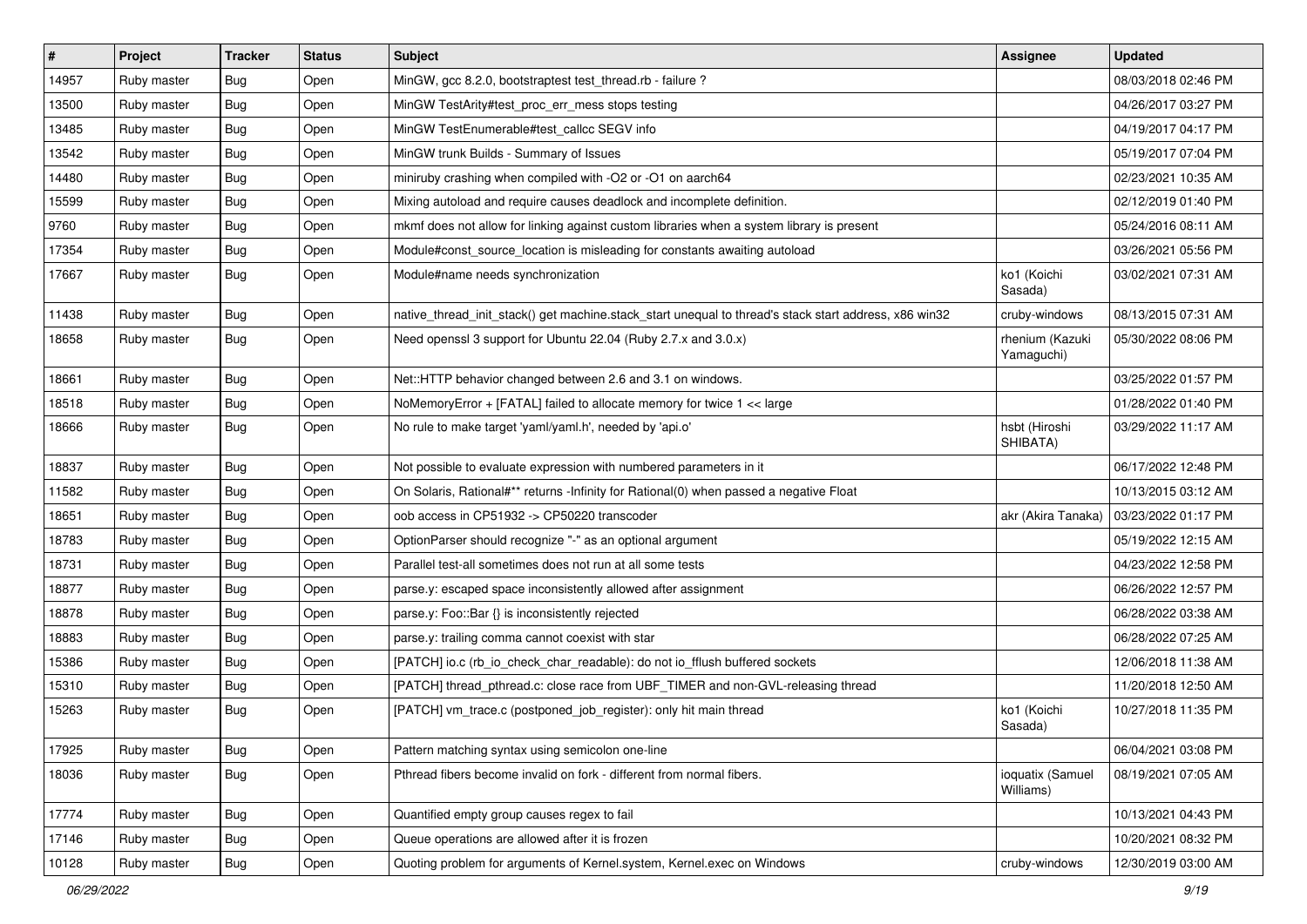| $\vert$ # | Project     | <b>Tracker</b> | <b>Status</b> | Subject                                                                                                               | Assignee               | <b>Updated</b>      |
|-----------|-------------|----------------|---------------|-----------------------------------------------------------------------------------------------------------------------|------------------------|---------------------|
| 18782     | Ruby master | Bug            | Open          | Race conditions in autoload when loading the same feature with multiple threads.                                      |                        | 05/18/2022 09:22 PM |
| 17180     | Ruby master | <b>Bug</b>     | Open          | Ractor and constant referencing                                                                                       |                        | 09/20/2020 05:43 PM |
| 17359     | Ruby master | Bug            | Open          | Ractor copy mode is not Ractor-safe                                                                                   | ko1 (Koichi<br>Sasada) | 12/02/2020 05:42 PM |
| 18119     | Ruby master | Bug            | Open          | Ractor crashes when instantiating classes                                                                             | ko1 (Koichi<br>Sasada) | 09/14/2021 01:42 AM |
| 18129     | Ruby master | <b>Bug</b>     | Open          | Ractor-incompatible global variables can be accessed through alias                                                    |                        | 08/23/2021 10:08 PM |
| 17543     | Ruby master | Bug            | Open          | Ractor isolation broken by `self` in shareable proc                                                                   | ko1 (Koichi<br>Sasada) | 01/29/2021 03:06 PM |
| 17506     | Ruby master | <b>Bug</b>     | Open          | Ractor isolation broken by ThreadGroup                                                                                |                        | 01/03/2021 08:05 PM |
| 17624     | Ruby master | Bug            | Open          | Ractor.receive is not thread-safe                                                                                     | ko1 (Koichi<br>Sasada) | 09/14/2021 01:40 AM |
| 18816     | Ruby master | Bug            | Open          | Ractor segfaulting MacOS 12.4 (aarch64 / M1 processor)                                                                |                        | 06/13/2022 01:46 PM |
| 18258     | Ruby master | Bug            | Open          | Ractor.shareable? can be slow and mutates internal object flags.                                                      | ko1 (Koichi<br>Sasada) | 10/21/2021 08:58 AM |
| 18760     | Ruby master | Bug            | Open          | Ractors vs "skynet" microbenchmark                                                                                    |                        | 05/02/2022 11:36 PM |
| 18580     | Ruby master | <b>Bug</b>     | Open          | Range#include? inconsistency for beginless String ranges                                                              |                        | 03/09/2022 10:22 PM |
| 18473     | Ruby master | <b>Bug</b>     | Open          | Raw data in Socket:: Option#inspect on Amazon Linux 2                                                                 |                        | 01/11/2022 02:13 PM |
| 18257     | Ruby master | Bug            | Open          | rb_mRubyVMFrozenCore is broken by GC run                                                                              |                        | 02/10/2022 12:36 PM |
| 18492     | Ruby master | Bug            | Open          | `rb_rescue2` inside `rb_protect` segfaults on Windows                                                                 |                        | 01/14/2022 03:17 PM |
| 18472     | Ruby master | Bug            | Open          | rb_w32_map_errno is not found on Ruby-3.1.0                                                                           |                        | 01/13/2022 09:59 AM |
| 18456     | Ruby master | <b>Bug</b>     | Open          | rdoc non-determinism: module includes can be added once or twice to generated .ri                                     |                        | 01/01/2022 11:16 PM |
| 15428     | Ruby master | Bug            | Open          | Refactor Proc#>> and #<<                                                                                              |                        | 08/20/2021 06:31 PM |
| 18799     | Ruby master | Bug            | Open          | Refinement#import_methods vs attr_reader                                                                              |                        | 05/25/2022 06:50 AM |
| 14083     | Ruby master | <b>Bug</b>     | Open          | Refinement in block calling incorrect method                                                                          |                        | 11/05/2017 07:36 PM |
| 14838     | Ruby master | Bug            | Open          | RegexpError with double "s" in look-behind assertion in case-insensitive unicode regexp                               |                        | 06/09/2018 04:04 PM |
| 14364     | Ruby master | <b>Bug</b>     | Open          | Regexp last match variable in procs                                                                                   |                        | 09/14/2018 05:28 AM |
| 16145     | Ruby master | Bug            | Open          | regexp match error if mixing /i, character classes, and utf8                                                          |                        | 09/06/2019 05:52 AM |
| 18686     | Ruby master | <b>Bug</b>     | Open          | Regexp supporting unexpected age properties in Ruby < 3.2                                                             |                        | 04/08/2022 06:52 PM |
| 18009     | Ruby master | Bug            | Open          | Regexps \w and \W with /i option and /u option produce inconsistent results under nested negation and<br>intersection |                        | 06/28/2021 09:09 AM |
| 8444      | Ruby master | <b>Bug</b>     | Open          | Regexp vars $\frac{6}{5}$ and friends are not thread local                                                            | ko1 (Koichi<br>Sasada) | 07/30/2019 07:38 AM |
| 18751     | Ruby master | <b>Bug</b>     | Open          | Regression on master for Method#== when comparing public with private method                                          |                        | 05/18/2022 01:27 AM |
| 18608     | Ruby master | <b>Bug</b>     | Open          | 'require': cannot load such file -- ripper (LoadError) after 'make distclean'                                         |                        | 05/27/2022 04:10 AM |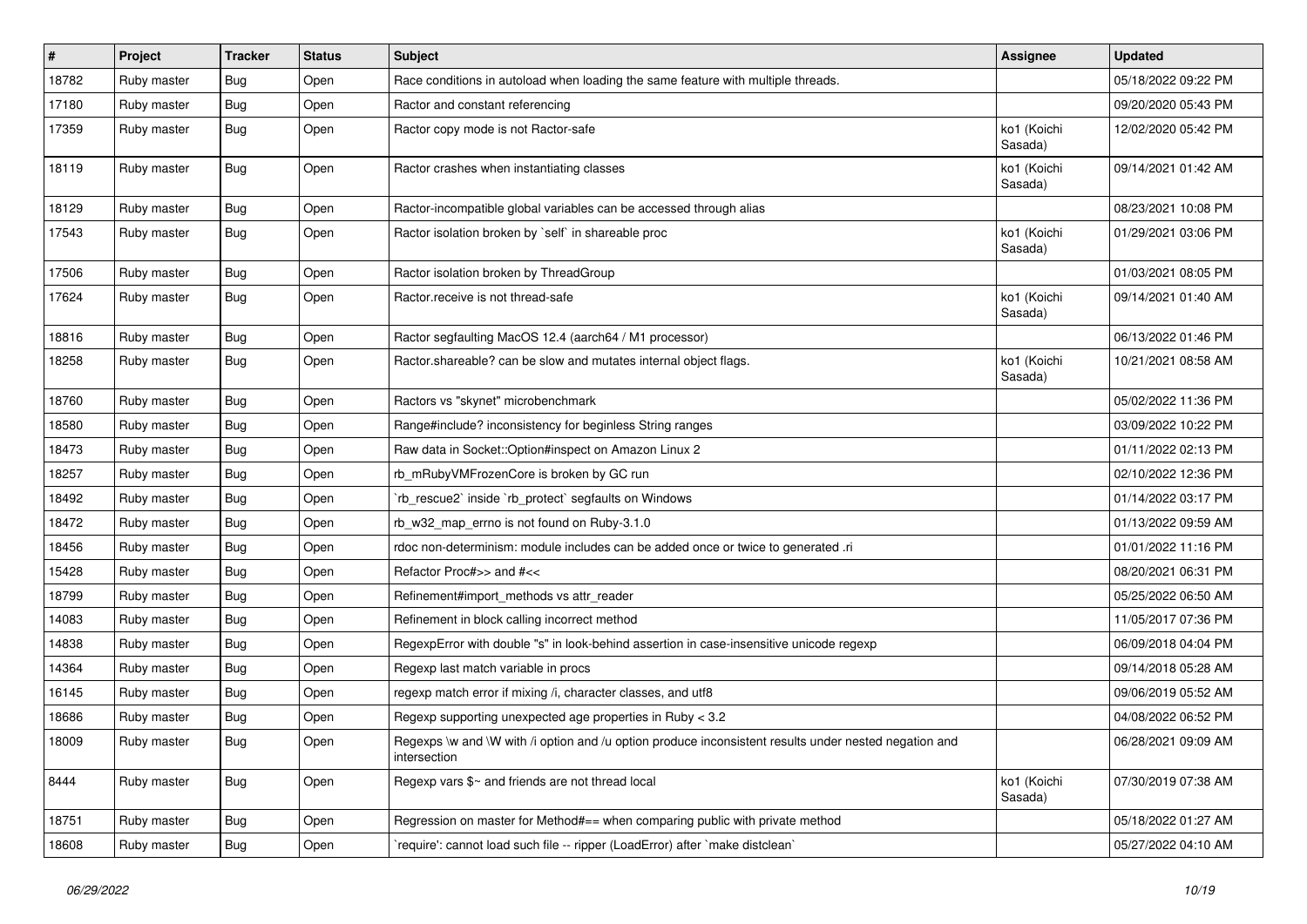| $\vert$ # | Project     | <b>Tracker</b> | <b>Status</b> | Subject                                                                            | Assignee                               | <b>Updated</b>      |
|-----------|-------------|----------------|---------------|------------------------------------------------------------------------------------|----------------------------------------|---------------------|
| 15993     | Ruby master | <b>Bug</b>     | Open          | 'require' doesn't work if there are Cyrillic chars in the path to Ruby dir         |                                        | 07/09/2021 04:08 PM |
| 17037     | Ruby master | Bug            | Open          | rounding of Rational#to_f                                                          |                                        | 08/26/2020 03:54 AM |
| 9507      | Ruby master | Bug            | Open          | Ruby 2.1.0 is broken on ARMv5: tried to create Proc object without a block         | charliesome<br>(Charlie<br>Somerville) | 01/05/2018 09:00 PM |
| 14387     | Ruby master | Bug            | Open          | Ruby 2.5 <sup>D</sup> Alpine Linux 000000000000 SystemStackError 00000             |                                        | 04/21/2020 03:13 PM |
| 14418     | Ruby master | Bug            | Open          | ruby 2.5 slow regexp execution                                                     |                                        | 12/29/2019 10:34 AM |
| 18457     | Ruby master | <b>Bug</b>     | Open          | ruby 2.7.5 fiddle/types.rb use uint32_t but fiddle/cparser.rb lacks uint32_t       |                                        | 01/03/2022 01:00 PM |
| 17373     | Ruby master | Bug            | Open          | Ruby 3.0 is slower at Discourse bench than Ruby 2.7                                |                                        | 01/04/2021 06:47 AM |
| 18281     | Ruby master | <b>Bug</b>     | Open          | Ruby 3.1.0: gem uninstall -alx fails to uninstall debug                            |                                        | 06/16/2022 01:08 AM |
| 10436     | Ruby master | <b>Bug</b>     | Open          | ruby -c and ripper inconsistency: m(&nil) {}                                       |                                        | 08/27/2019 12:08 AM |
| 14422     | Ruby master | Bug            | Open          | Ruby configuration options should not be reused for gem builds                     |                                        | 03/05/2018 03:32 PM |
| 17142     | Ruby master | <b>Bug</b>     | Open          | Ruby fails to build in AIX                                                         |                                        | 03/20/2021 07:08 AM |
| 18758     | Ruby master | <b>Bug</b>     | Open          | Ruby fails to build on M1 Mac when x86 Homebrew is installed                       |                                        | 04/28/2022 03:19 PM |
| 18733     | Ruby master | <b>Bug</b>     | Open          | Ruby GC problems cause performance issue with Ractor                               |                                        | 04/15/2022 09:13 AM |
| 16905     | Ruby master | <b>Bug</b>     | Open          | Ruby required to build Ruby on Haiku?                                              |                                        | 05/24/2020 08:08 AM |
| 16810     | Ruby master | Bug            | Open          | ruby segfaults on s390x with musl libc                                             |                                        | 03/05/2021 01:38 AM |
| 18842     | Ruby master | Bug            | Open          | Ruby's Resolv library does not handle correctly the `NODATA` case                  |                                        | 06/19/2022 05:39 PM |
| 18002     | Ruby master | Bug            | Open          | s390x: Tests failing without LC_ALL env                                            | jaruga (Jun Aruga)                     | 07/12/2021 04:30 PM |
| 13571     | Ruby master | <b>Bug</b>     | Open          | Script arguments, encoding, windows / MinGW                                        |                                        | 11/12/2017 10:53 PM |
| 17799     | Ruby master | <b>Bug</b>     | Open          | Seg fault in rb_class_clear_method_cache                                           |                                        | 12/09/2021 05:39 AM |
| 18413     | Ruby master | Bug            | Open          | Segfault in `ripper/lexer.rb`                                                      |                                        | 12/17/2021 04:49 PM |
| 18412     | Ruby master | <b>Bug</b>     | Open          | Segfault in test_ractor.rb                                                         |                                        | 12/17/2021 04:23 AM |
| 16288     | Ruby master | Bug            | Open          | Segmentation fault with finalizers, threads                                        |                                        | 12/19/2019 07:46 PM |
| 18818     | Ruby master | Bug            | Open          | SEGV (Fiber scheduler?)                                                            | ioquatix (Samuel<br>Williams)          | 06/06/2022 06:31 PM |
| 14049     | Ruby master | <b>Bug</b>     | Open          | SEGV svn 60401 require_relative                                                    |                                        | 10/26/2017 05:25 PM |
| 18186     | Ruby master | <b>Bug</b>     | Open          | SEGV with system command - MinGW?                                                  |                                        | 09/22/2021 03:20 PM |
| 11230     | Ruby master | Bug            | Open          | Should rb_struct_s_members() be public API?                                        |                                        | 04/17/2021 05:06 PM |
| 11064     | Ruby master | Bug            | Open          | #singleton_methods for objects with special singleton_class returns an empty array |                                        | 01/31/2022 05:02 AM |
| 14474     | Ruby master | <b>Bug</b>     | Open          | skip "TestException#test thread signal location" as known bug                      |                                        | 12/10/2018 07:09 AM |
| 17995     | Ruby master | <b>Bug</b>     | Open          | Slow down when mjit and Ractor are being used at same time                         | k0kubun (Takashi<br>Kokubun)           | 06/11/2022 04:02 AM |
| 18759     | Ruby master | <b>Bug</b>     | Open          | snapshot-ruby_2_7: test failure on macos-12                                        |                                        | 04/28/2022 12:18 AM |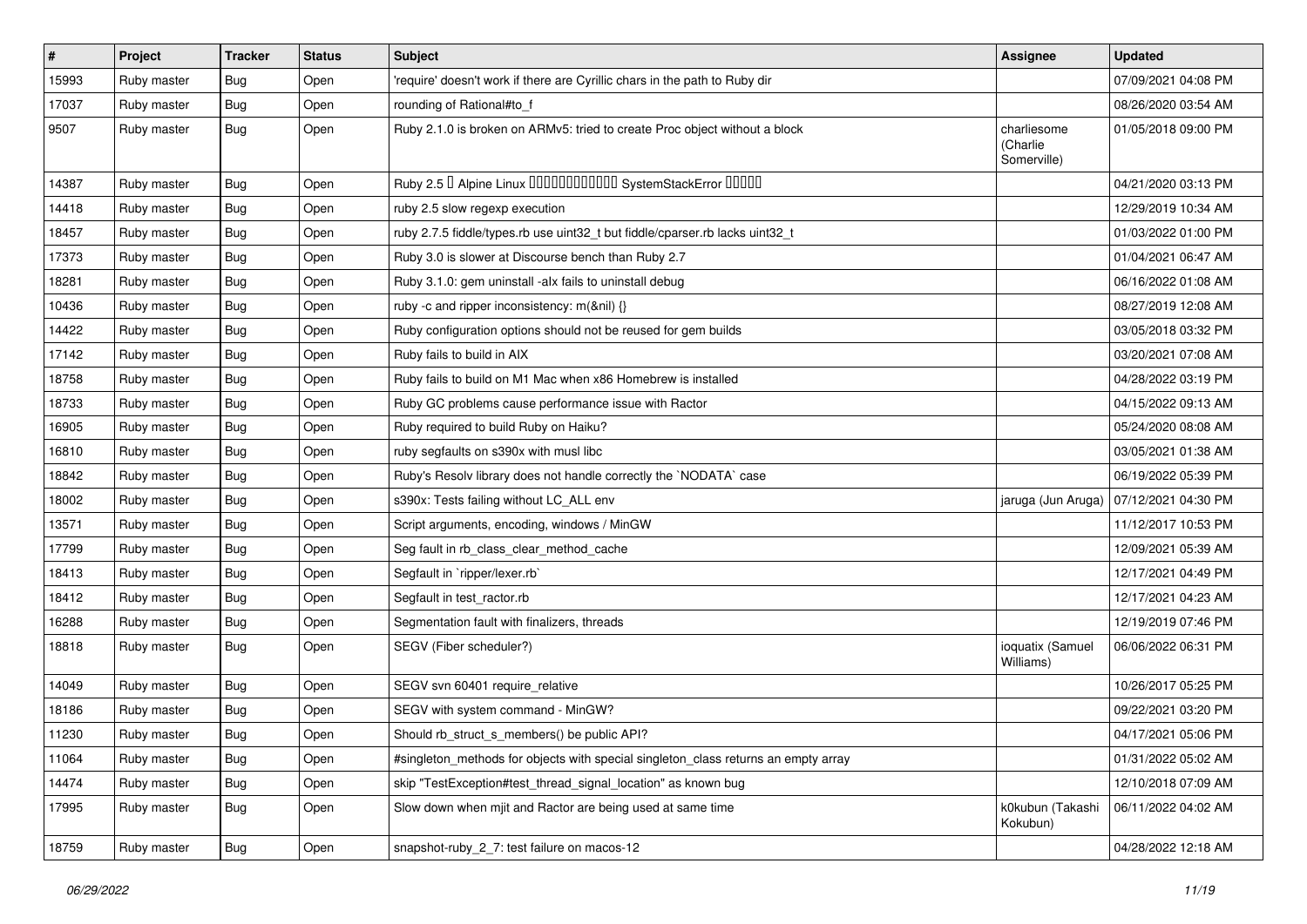| $\#$  | Project     | <b>Tracker</b> | <b>Status</b> | Subject                                                                                                                                               | Assignee                    | <b>Updated</b>                           |
|-------|-------------|----------------|---------------|-------------------------------------------------------------------------------------------------------------------------------------------------------|-----------------------------|------------------------------------------|
| 17926 | Ruby master | Bug            | Open          | spec/ruby/core/file/atime_spec.rb: a random failing test on Travis ppc64le                                                                            |                             | 06/02/2021 04:35 PM                      |
| 16158 | Ruby master | Bug            | Open          | "st" Character Sequence In Regex Look-Behind Causes Illegal Pattern Error When Combined With POSIX<br>Bracket Expressions And Case Insensitivity Flag |                             | 09/17/2019 09:37 AM                      |
| 16927 | Ruby master | <b>Bug</b>     | Open          | String#tr won't return the expected result for some sign with diacritics                                                                              |                             | 06/01/2020 05:24 AM                      |
| 18886 | Ruby master | Bug            | Open          | Struct aref and aset don't trigger any tracepoints.                                                                                                   | ko1 (Koichi<br>Sasada)      | 06/29/2022 06:05 AM                      |
| 18826 | Ruby master | Bug            | Open          | Symbol#to_proc inconsistent, sometimes calls private methods                                                                                          |                             | 06/16/2022 07:27 AM                      |
| 18080 | Ruby master | Bug            | Open          | Syntax error on one-line pattern matching                                                                                                             |                             | 08/18/2021 12:38 AM                      |
| 7742  | Ruby master | Bug            | Open          | System encoding (Windows-1258) is not recognized by Ruby to convert back to UTF-8                                                                     | duerst (Martin<br>Dürst)    | 12/25/2017 06:15 PM                      |
| 14681 | Ruby master | Bug            | Open          | `syswrite': stream closed in another thread (IOError)                                                                                                 |                             | 04/22/2018 12:12 AM                      |
| 17680 | Ruby master | <b>Bug</b>     | Open          | tab completion no longer works on irb3.0                                                                                                              |                             | 03/13/2021 08:06 AM                      |
| 18380 | Ruby master | <b>Bug</b>     | Open          | TestAddressResolve#test_socket_getnameinfo_domain_blocking test failures                                                                              |                             | 12/21/2021 04:22 PM                      |
| 14064 | Ruby master | <b>Bug</b>     | Open          | test-all with and without -j - incorrect assertions and missing test methods                                                                          |                             | 11/03/2017 10:54 PM                      |
| 16492 | Ruby master | <b>Bug</b>     | Open          | TestBugReporter#test_bug_reporter_add test failures                                                                                                   |                             | jaruga (Jun Aruga)   08/24/2021 01:12 PM |
| 17999 | Ruby master | <b>Bug</b>     | Open          | TestMethod#test_zsuper intermittent timeout error on raspbian10-aarch64 CI                                                                            |                             | 06/18/2021 01:33 AM                      |
| 12500 | Ruby master | <b>Bug</b>     | Open          | TestProcess#test_aspawn_too_long_path fails on mips with "argument too big"                                                                           |                             | 12/29/2019 10:38 AM                      |
| 10580 | Ruby master | Bug            | Open          | TestProcess#test_deadlock_by_signal_at_forking fails on ARM                                                                                           | akr (Akira Tanaka)          | 12/30/2019 03:00 AM                      |
| 4173  | Ruby master | <b>Bug</b>     | Open          | TestProcess#test_wait_and_sigchild DDDDDDDD                                                                                                           |                             | 03/15/2018 08:29 AM                      |
| 18393 | Ruby master | <b>Bug</b>     | Open          | TestReadline#test_interrupt_in_other_thread fails on armv7hl                                                                                          |                             | 12/07/2021 02:03 PM                      |
| 18073 | Ruby master | Bug            | Open          | test/ruby/test_jit.rb: "error: invalid use of '__builtin_va_arg_pack ()"' on Ruby 2.7.4 on gcc 4.8.5                                                  |                             | 12/03/2021 03:04 PM                      |
| 16265 | Ruby master | <b>Bug</b>     | Open          | Test (spec) failure using current MSYS2 tools, related to -fstack-protector and possibly<br>D_FORTIFY_SOURCE=2                                        |                             | 12/03/2019 03:09 PM                      |
| 16493 | Ruby master | Bug            | Open          | TestThreadQueue#test_thr_kill is flaky on AArch64                                                                                                     |                             | 01/09/2020 09:39 AM                      |
| 14761 | Ruby master | <b>Bug</b>     | Open          | TestThread#test_join_limits hangs up on Solaris 10 with gcc                                                                                           |                             | 05/16/2018 05:23 AM                      |
| 16920 | Ruby master | Bug            | Open          | TestThread#test_signal_at_join fails on aarch64                                                                                                       |                             | 12/07/2021 02:17 PM                      |
| 18763 | Ruby master | <b>Bug</b>     | Open          | The configure option "--with-openssl-dir" has lower precedence than pkg-config                                                                        |                             | 05/11/2022 11:39 AM                      |
| 18797 | Ruby master | <b>Bug</b>     | Open          | Third argument to Regexp.new is a bit broken                                                                                                          |                             | 05/23/2022 10:11 AM                      |
| 15072 | Ruby master | Bug            | Open          | thread.c:4356:5: error: implicit declaration of function 'ubf_list_atfork'                                                                            | normalperson<br>(Eric Wong) | 09/20/2018 03:32 AM                      |
| 8185  | Ruby master | <b>Bug</b>     | Open          | Thread/fork issue                                                                                                                                     |                             | 12/30/2019 03:00 AM                      |
| 12689 | Ruby master | <b>Bug</b>     | Open          | Thread isolation of $\gamma$ and $\gamma$                                                                                                             |                             | 04/01/2021 08:51 PM                      |
| 15438 | Ruby master | <b>Bug</b>     | Open          | Threads can't switch faster than TIME QUANTUM (NSEC USEC MSEC)                                                                                        |                             | 03/25/2019 08:53 PM                      |
| 11174 | Ruby master | Bug            | Open          | threads memory leak                                                                                                                                   | ko1 (Koichi<br>Sasada)      | 06/17/2019 03:17 PM                      |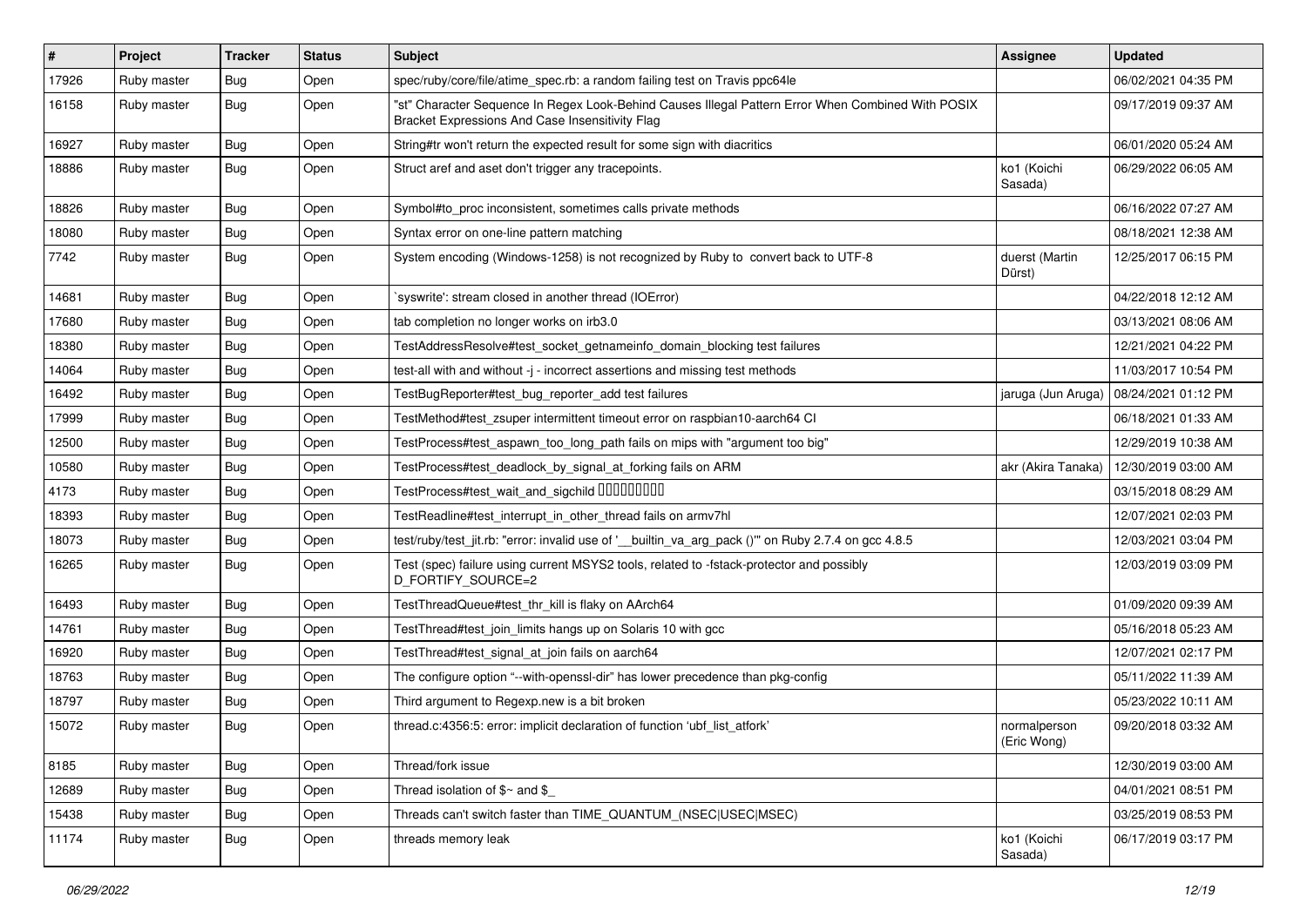| $\sharp$ | Project     | <b>Tracker</b> | <b>Status</b> | Subject                                                                                                                           | <b>Assignee</b>              | <b>Updated</b>      |
|----------|-------------|----------------|---------------|-----------------------------------------------------------------------------------------------------------------------------------|------------------------------|---------------------|
| 18144    | Ruby master | Bug            | Open          | Timeout not working while regular expression match is running                                                                     |                              | 09/02/2021 07:08 AM |
| 18132    | Ruby master | <b>Bug</b>     | Open          | TODO: fix ccan/list thread safety                                                                                                 |                              | 01/02/2022 08:22 AM |
| 18269    | Ruby master | <b>Bug</b>     | Open          | trace_opt_not and trace_opt_regexpmatch2 insns are indistinguishable                                                              |                              | 11/12/2021 07:44 AM |
| 18444    | Ruby master | Bug            | Open          | Trapped TSTP causes a locking deadlock in 3.0.3 onward                                                                            |                              | 05/26/2022 10:29 PM |
| 14582    | Ruby master | Bug            | Open          | Unable to use `method_entry` and `method_return` tracing probes since 2.5                                                         |                              | 06/18/2021 06:08 PM |
| 18013    | Ruby master | <b>Bug</b>     | Open          | Unexpected results when mxiing negated character classes and case-folding                                                         |                              | 06/29/2021 12:05 PM |
| 18510    | Ruby master | <b>Bug</b>     | Open          | Unexpected waiting for console when starting ruby on windows                                                                      |                              | 01/23/2022 02:53 PM |
| 18286    | Ruby master | <b>Bug</b>     | Open          | Universal arm64/x86_84 binary built on an x86_64 machine segfaults/is killed on arm64                                             |                              | 05/26/2022 09:45 PM |
| 17420    | Ruby master | Bug            | Open          | Unsafe mutation of \$" when doing non-RubyGems require in Ractor                                                                  | ko1 (Koichi<br>Sasada)       | 01/07/2021 01:23 PM |
| 12852    | Ruby master | Bug            | Open          | URI parse can't handle non-ascii URIs                                                                                             | akira (akira<br>yamada)      | 12/12/2016 06:39 PM |
| 18740    | Ruby master | Bug            | Open          | Use of rightward assignment changes line number needed for line-targeted TracePoint                                               |                              | 04/27/2022 09:56 AM |
| 18795    | Ruby master | <b>Bug</b>     | Open          | Verbose GC debug output with -DRGENGC_DEBUG=5 causes a crash                                                                      |                              | 06/08/2022 08:24 AM |
| 7840     | Ruby master | <b>Bug</b>     | Open          | -Wdeclaration-after-statement is valid for C/ObjC but not for C++                                                                 | nobu (Nobuyoshi<br>Nakada)   | 06/02/2020 04:41 PM |
| 16959    | Ruby master | <b>Bug</b>     | Open          | Weakmap has specs and third-party usage despite being a private API                                                               |                              | 06/13/2020 08:54 PM |
| 18247    | Ruby master | Bug            | Open          | weird results for `Array#slice` or `Array#[]` with argument of type `Enumerator::ArithmeticSequence`                              |                              | 03/30/2022 11:05 PM |
| 17617    | Ruby master | <b>Bug</b>     | Open          | When a Ractor's incoming port is closed, Ractor.receive_if does not raise Ractor::ClosedError, but instead<br>blocks indefinitely | ko1 (Koichi<br>Sasada)       | 09/14/2021 01:40 AM |
| 15764    | Ruby master | Bug            | Open          | Whitespace and control characters should not be permitted in tokens                                                               | matz (Yukihiro<br>Matsumoto) | 04/22/2019 07:48 AM |
| 14640    | Ruby master | <b>Bug</b>     | Open          | [win32] File.realpath treats a relative path with a drive letter as an absolute path.                                             | cruby-windows                | 12/10/2018 07:09 AM |
| 18359    | Ruby master | <b>Bug</b>     | Open          | [Windows MinGW] warning Please include winsock2.h before windows.h                                                                |                              | 11/23/2021 05:07 PM |
| 18737    | Ruby master | <b>Bug</b>     | Open          | Windows 'require' is case independent                                                                                             |                              | 04/22/2022 06:18 PM |
| 13644    | Ruby master | <b>Bug</b>     | Open          | Windows - Setting Time.now                                                                                                        |                              | 06/11/2017 03:43 AM |
| 15247    | Ruby master | <b>Bug</b>     | Open          | Windows - TEMP folder, non 8.3 & drive, fails & errors in test-all (ruby & rdoc)                                                  |                              | 10/23/2018 05:02 PM |
| 18794    | Ruby master | Bug            | Open          | Windows ucrt - intermittent SEGV TestObjSpace#test_reachable_objects_during_iteration                                             |                              | 05/20/2022 05:19 PM |
| 18454    | Ruby master | <b>Bug</b>     | Open          | YJIT slowing down key Discourse benchmarks                                                                                        |                              | 01/04/2022 08:45 AM |
| 12042    | Ruby master | Feature        | Feedback      | A better interface that returns a list of local variables available where the exception is raised                                 |                              | 02/03/2016 05:10 AM |
| 12133    | Ruby master | Feature        | Feedback      | Ability to exclude start when defining a range                                                                                    |                              | 04/07/2021 06:49 AM |
| 15612    | Ruby master | Feature        | Feedback      | A construct to restrict the scope of local variables                                                                              |                              | 02/20/2019 01:55 AM |
| 6727     | Ruby master | Feature        | Feedback      | Add Array#rest (with implementation)                                                                                              | matz (Yukihiro<br>Matsumoto) | 08/14/2019 08:51 AM |
| 16428    | Ruby master | Feature        | Feedback      | Add Array#uniq?, Enumerable#uniq?                                                                                                 |                              | 08/14/2021 06:12 AM |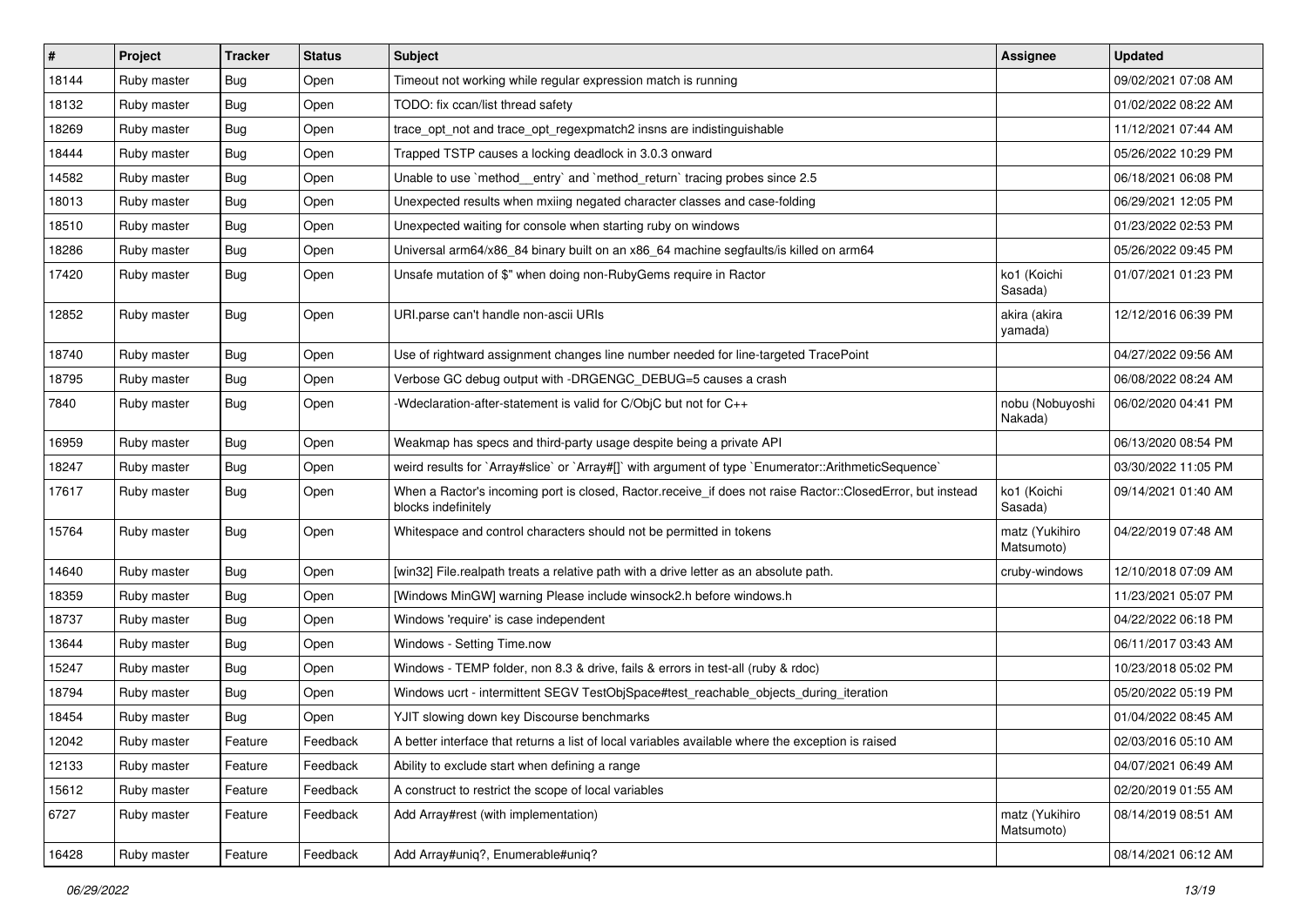| $\vert$ # | Project     | <b>Tracker</b> | <b>Status</b> | <b>Subject</b>                                                                                                             | <b>Assignee</b>                        | <b>Updated</b>      |
|-----------|-------------|----------------|---------------|----------------------------------------------------------------------------------------------------------------------------|----------------------------------------|---------------------|
| 12481     | Ruby master | Feature        | Feedback      | Add Array#view to allow opt-in copy-on-write sharing of Array contents                                                     |                                        | 07/19/2016 09:08 AM |
| 17265     | Ruby master | Feature        | Feedback      | Add `Bool` module                                                                                                          | matz (Yukihiro<br>Matsumoto)           | 10/26/2020 09:44 AM |
| 13588     | Ruby master | Feature        | Feedback      | Add Encoding#min_char_size, #max_char_size, #minmax_char_size                                                              |                                        | 05/29/2017 07:51 AM |
| 5644      | Ruby master | Feature        | Feedback      | add Enumerable#exclude? antonym                                                                                            | matz (Yukihiro<br>Matsumoto)           | 12/25/2017 06:15 PM |
| 8421      | Ruby master | Feature        | Feedback      | add Enumerable#find_map and Enumerable#find_all_map                                                                        |                                        | 11/29/2020 11:40 PM |
| 8422      | Ruby master | Feature        | Feedback      | add Enumerable#reverse sort and Enumerable#reverse sort by                                                                 |                                        | 06/14/2013 03:19 AM |
| 11824     | Ruby master | Feature        | Feedback      | Add Enumerator#to_ary for added implicit behavior                                                                          |                                        | 12/15/2015 09:48 PM |
| 7652      | Ruby master | Feature        | Feedback      | Add FreeMiNT support to Ruby                                                                                               | nobu (Nobuyoshi<br>Nakada)             | 12/25/2017 06:15 PM |
| 3356      | Ruby master | Feature        | Feedback      | Add GetShortPathName to ruby                                                                                               | usa (Usaku<br>NAKAMURA)                | 01/21/2016 02:27 PM |
| 6737      | Ruby master | Feature        | Feedback      | Add Hash#read and alias as #[].                                                                                            |                                        | 12/25/2017 06:15 PM |
| 14116     | Ruby master | Feature        | Feedback      | Add Matrix #exponentiate method as Matlab's exp                                                                            | marcandre<br>(Marc-Andre<br>Lafortune) | 11/20/2017 06:52 AM |
| 13677     | Ruby master | Feature        | Feedback      | Add more details to error "Name or service not known (SocketError)"                                                        |                                        | 04/01/2019 09:12 AM |
| 11484     | Ruby master | Feature        | Feedback      | add output offset for readpartial/read_nonblock/etc                                                                        | matz (Yukihiro<br>Matsumoto)           | 09/25/2017 07:28 AM |
| 13683     | Ruby master | Feature        | Feedback      | Add strict Enumerable#single                                                                                               |                                        | 09/02/2021 05:52 PM |
| 8573      | Ruby master | Feature        | Feedback      | Add String#format method(not an alias of String#%)                                                                         |                                        | 04/18/2018 09:59 AM |
| 15771     | Ruby master | Feature        | Feedback      | Add `String#split` option to set `split_type string` with a single space separator                                         |                                        | 05/27/2020 09:19 PM |
| 12744     | Ruby master | Feature        | Feedback      | Add str.reverse_each_char and str.reverse_chars                                                                            |                                        | 09/16/2016 10:41 AM |
| 12964     | Ruby master | Feature        | Feedback      | Add sub? and gsub? method to string class.                                                                                 |                                        | 11/22/2016 10:13 AM |
| 9960      | Ruby master | Feature        | Feedback      | Add support for GNU --long options                                                                                         |                                        | 06/21/2014 02:06 AM |
| 9064      | Ruby master | Feature        | Feedback      | Add support for packages, like in Java                                                                                     | matz (Yukihiro<br>Matsumoto)           | 07/29/2014 02:07 AM |
| 8027      | Ruby master | Feature        | Feedback      | add the possibility to raise an exception in #included, #extended, #prepended, #inherited and break the<br>calling feature |                                        | 06/02/2013 03:22 PM |
| 12459     | Ruby master | Feature        | Feedback      | Add type coercion option to ARGV getopts arguements.                                                                       |                                        | 06/06/2016 08:37 AM |
| 15752     | Ruby master | Feature        | Feedback      | A dedicated module for experimental features                                                                               |                                        | 03/17/2021 04:38 AM |
| 6444      | Ruby master | Feature        | Feedback      | alias for String#index                                                                                                     |                                        | 12/25/2017 06:15 PM |
| 16848     | Ruby master | Feature        | Feedback      | Allow callables in \$LOAD_PATH                                                                                             |                                        | 06/26/2020 02:15 PM |
| 8396      | Ruby master | Feature        | Feedback      | Allow easier destructuring of MatchData                                                                                    |                                        | 06/02/2013 04:53 PM |
| 10482     | Ruby master | Feature        | Feedback      | Allow ignored items to vary in `Enumerable#chunk`.                                                                         |                                        | 11/11/2014 10:08 AM |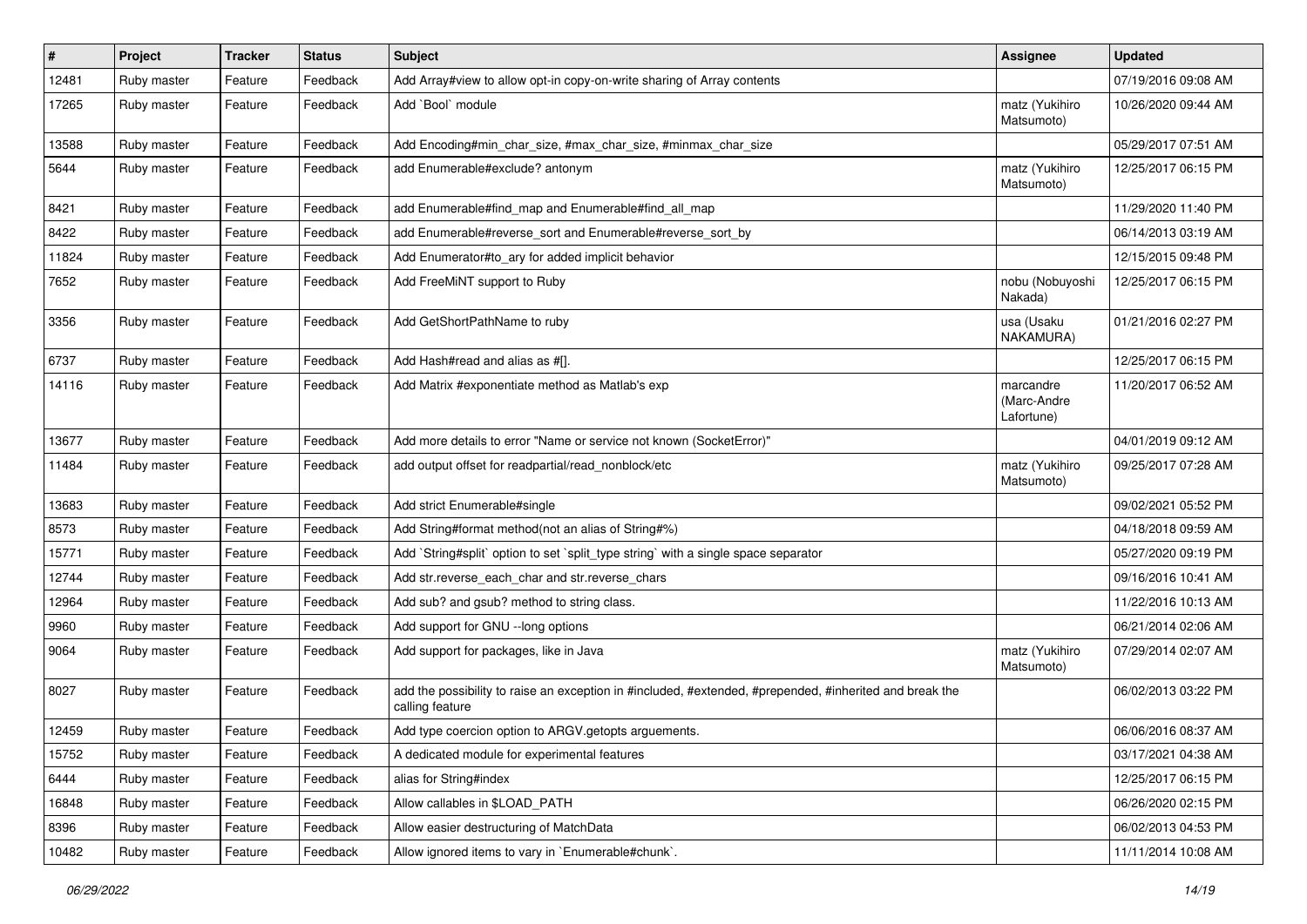| $\vert$ # | Project     | <b>Tracker</b> | <b>Status</b> | <b>Subject</b>                                                                                                       | Assignee                     | <b>Updated</b>      |
|-----------|-------------|----------------|---------------|----------------------------------------------------------------------------------------------------------------------|------------------------------|---------------------|
| 13207     | Ruby master | Feature        | Feedback      | Allow keyword local variable names like `class` or `for`                                                             |                              | 02/13/2017 06:22 AM |
| 18280     | Ruby master | Feature        | Feedback      | Allow rb_utf8_str_new_cstr(NULL)                                                                                     |                              | 11/11/2021 10:28 AM |
| 12715     | Ruby master | Feature        | Feedback      | Allow ruby hackers to omit having to specify class or module mandatory, if they know exactly what they want<br>to do |                              | 11/25/2016 09:01 AM |
| 10930     | Ruby master | Feature        | Feedback      | Allow splat operator to work for string interpolation                                                                |                              | 12/05/2015 04:53 AM |
| 17520     | Ruby master | Feature        | Feedback      | Allow symbols starting with number, e.g. : 2_weeks                                                                   |                              | 02/09/2021 10:36 PM |
| 7939      | Ruby master | Feature        | Feedback      | Alternative curry function creation                                                                                  | matz (Yukihiro<br>Matsumoto) | 12/25/2017 06:15 PM |
| 11997     | Ruby master | Feature        | Feedback      | A method to read a file with interpolations                                                                          |                              | 03/17/2016 01:13 PM |
| 13290     | Ruby master | Feature        | Feedback      | A method to use a hash like in a case construction                                                                   |                              | 03/13/2017 07:28 AM |
| 12957     | Ruby master | Feature        | Feedback      | A more OO way to create lambda Procs                                                                                 |                              | 01/24/2017 08:43 PM |
| 10867     | Ruby master | Feature        | Feedback      | An ATOMIC_GET operation should be written and used.                                                                  |                              | 07/23/2019 03:13 PM |
| 10394     | Ruby master | Feature        | Feedback      | An instance method on Enumerator that evaluates the block under with self being the block variable.                  |                              | 04/30/2019 11:58 AM |
| 8062      | Ruby master | Feature        | Feedback      | Argument error stack trace to specify the 'called' method                                                            |                              | 12/25/2017 06:15 PM |
| 6515      | Ruby master | Feature        | Feedback      | array.c: added method that verifies if an Array is part of another                                                   | matz (Yukihiro<br>Matsumoto) | 12/25/2017 06:15 PM |
| 10254     | Ruby master | Feature        | Feedback      | Array#each and Array#map for nested arrays                                                                           |                              | 09/19/2014 07:38 PM |
| 3647      | Ruby master | Feature        | Feedback      | Array#sample(n, replace=false)                                                                                       | mrkn (Kenta<br>Murata)       | 03/11/2020 02:09 AM |
| 4147      | Ruby master | Feature        | Feedback      | Array#sample 00000000                                                                                                |                              | 11/21/2016 04:59 AM |
| 5360      | Ruby master | Feature        | Feedback      | BasicObject#binding                                                                                                  |                              | 12/25/2017 06:15 PM |
| 6478      | Ruby master | Feature        | Feedback      | BasicObject#_class_                                                                                                  | matz (Yukihiro<br>Matsumoto) | 12/25/2017 06:15 PM |
| 15344     | Ruby master | Feature        | Feedback      | Being proactive about Ruby security                                                                                  |                              | 12/23/2021 11:40 PM |
| 13559     | Ruby master | Feature        | Feedback      | Change implementation of Feature #6721                                                                               |                              | 05/18/2017 12:31 PM |
| 10018     | Ruby master | Feature        | Feedback      | Consider adding Sub-Includes as in include Foo::bar                                                                  |                              | 07/10/2014 12:49 AM |
| 8811      | Ruby master | Feature        | Feedback      | Counterpart to `Hash#key?` for `Array`                                                                               |                              | 09/04/2013 02:12 AM |
| 6442      | Ruby master | Feature        | Feedback      | <b>CRUDify Hash class</b>                                                                                            | trans (Thomas<br>Sawyer)     | 12/25/2017 06:15 PM |
| 7986      | Ruby master | Feature        | Feedback      | Custom case statement comparison method                                                                              |                              | 12/10/2020 08:50 AM |
| 10040     | Ruby master | Feature        | Feedback      | '%d' and '%t' shorthands for 'Date.new(*args)' and 'Time.new(*args)'                                                 |                              | 07/21/2014 03:42 AM |
| 10042     | Ruby master | Feature        | Feedback      | Deprecate postfix rescue syntax for removal in 3.0                                                                   | matz (Yukihiro<br>Matsumoto) | 12/10/2020 08:53 AM |
| 8258      | Ruby master | Feature        | Feedback      | Dir#escape_glob                                                                                                      |                              | 12/23/2021 11:40 PM |
| 8520      | Ruby master | Feature        | Feedback      | Distinct to_s methods for Array, Hash                                                                                | matz (Yukihiro<br>Matsumoto) | 06/14/2013 12:37 AM |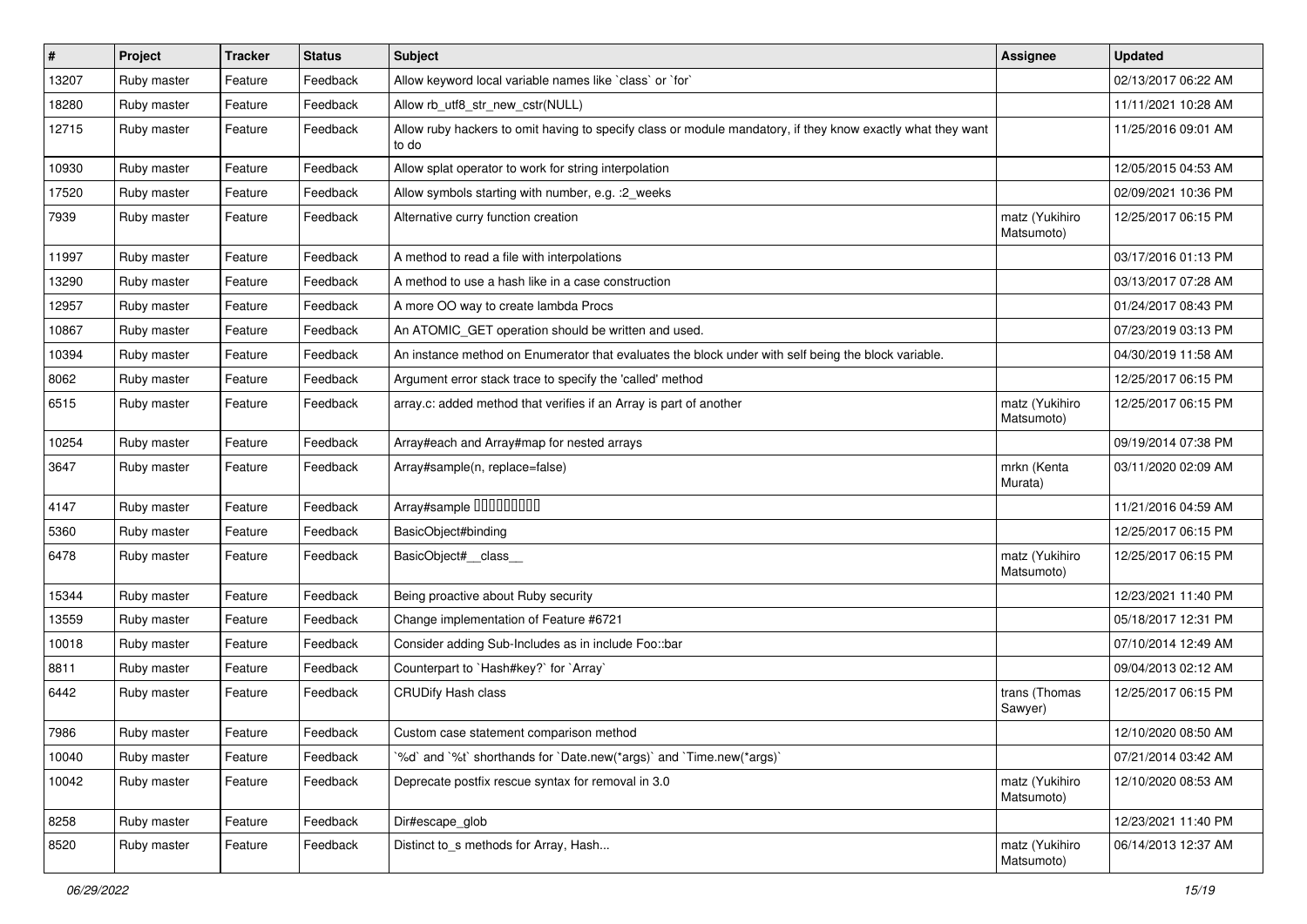| $\vert$ # | Project     | <b>Tracker</b> | <b>Status</b> | <b>Subject</b>                                                             | <b>Assignee</b>              | <b>Updated</b>      |
|-----------|-------------|----------------|---------------|----------------------------------------------------------------------------|------------------------------|---------------------|
| 8515      | Ruby master | Feature        | Feedback      | don't allow irb to dump output for forever and ever                        |                              | 08/15/2014 09:20 PM |
| 15632     | Ruby master | Feature        | Feedback      | Dynamic method references                                                  |                              | 03/18/2019 08:24 PM |
| 6793      | Ruby master | Feature        | Feedback      | easier ability to "run as the currently running ruby"                      |                              | 12/25/2017 06:15 PM |
| 11538     | Ruby master | Feature        | Feedback      | ensure variable syntax                                                     |                              | 06/06/2018 10:21 AM |
| 15123     | Ruby master | Feature        | Feedback      | Enumerable#compact proposal                                                | matz (Yukihiro<br>Matsumoto) | 10/30/2019 07:30 PM |
| 8912      | Ruby master | Feature        | Feedback      | Exception.raise                                                            |                              | 09/16/2013 06:23 AM |
| 5174      | Ruby master | Feature        | Feedback      | Export ruby_init_prelude()                                                 | nobu (Nobuyoshi<br>Nakada)   | 12/25/2017 06:15 PM |
| 11529     | Ruby master | Feature        | Feedback      | extensible % literal declarations                                          |                              | 09/17/2015 05:57 PM |
| 5103      | Ruby master | Feature        | Feedback      | [ext/openssl] Object equality for objects based on ASN.1 structures        |                              | 09/13/2015 03:32 AM |
| 5102      | Ruby master | Feature        | Feedback      | [ext/openssl] Purpose of OpenSSL::PKCS12.new / Allow changing the password |                              | 09/13/2015 03:33 AM |
| 9777      | Ruby master | Feature        | Feedback      | Feature Proposal: Proc#to lambda                                           |                              | 01/05/2018 09:00 PM |
| 13166     | Ruby master | Feature        | Feedback      | Feature Request: Byte Arrays for Ruby 3                                    |                              | 03/31/2017 08:04 AM |
| 10355     | Ruby master | Feature        | Feedback      | Feature request: Module#prepended?(mod)                                    | matz (Yukihiro<br>Matsumoto) | 01/05/2018 09:01 PM |
| 12263     | Ruby master | Feature        | Feedback      | Feature request: &&. operator (shorthand for foo && foo.method)            |                              | 05/22/2016 06:03 AM |
| 8168      | Ruby master | Feature        | Feedback      | Feature request: support for (single) statement lambda syntax/definition   | matz (Yukihiro<br>Matsumoto) | 01/11/2014 11:36 AM |
| 6507      | Ruby master | Feature        | Feedback      | <b>File Literal</b>                                                        |                              | 12/25/2017 06:15 PM |
| 9713      | Ruby master | Feature        | Feedback      | FILE return unexpected encoding - breaks Dir.glob                          | cruby-windows                | 12/10/2020 09:13 AM |
| 4712      | Ruby master | Feature        | Feedback      | File.writable? inaccurate in windows                                       |                              | 12/25/2017 06:14 PM |
| 16021     | Ruby master | Feature        | Feedback      | floor/ceil/round/truncate should accept a :step argument                   |                              | 09/19/2019 03:20 PM |
| 13332     | Ruby master | Feature        | Feedback      | Forwardable#def_instance_delegator nil                                     | nobu (Nobuyoshi<br>Nakada)   | 09/25/2017 08:20 AM |
| 5145      | Ruby master | Feature        | Feedback      | Function extension of Array#transpose                                      |                              | 12/25/2017 06:15 PM |
| 4264      | Ruby master | Feature        | Feedback      | General type coercion protocol for Ruby                                    | matz (Yukihiro<br>Matsumoto) | 12/25/2017 06:14 PM |
| 10131     | Ruby master | Feature        | Feedback      | Greatest multiple of r not greater than x                                  |                              | 08/14/2014 07:23 AM |
| 6315      | Ruby master | Feature        | Feedback      | handler to trace output of each line of code executed                      |                              | 12/25/2017 06:15 PM |
| 17342     | Ruby master | Feature        | Feedback      | Hash#fetch_set                                                             |                              | 12/17/2020 05:28 AM |
| 10270     | Ruby master | Feature        | Feedback      | Hash#insert                                                                |                              | 09/21/2014 01:01 PM |
| 6118      | Ruby master | Feature        | Feedback      | Hash#keys_of(values), returns related keys of given values                 | matz (Yukihiro<br>Matsumoto) | 01/10/2019 08:16 AM |
| 7796      | Ruby master | Feature        | Feedback      | Hash#keys should return a set                                              |                              | 12/10/2020 08:49 AM |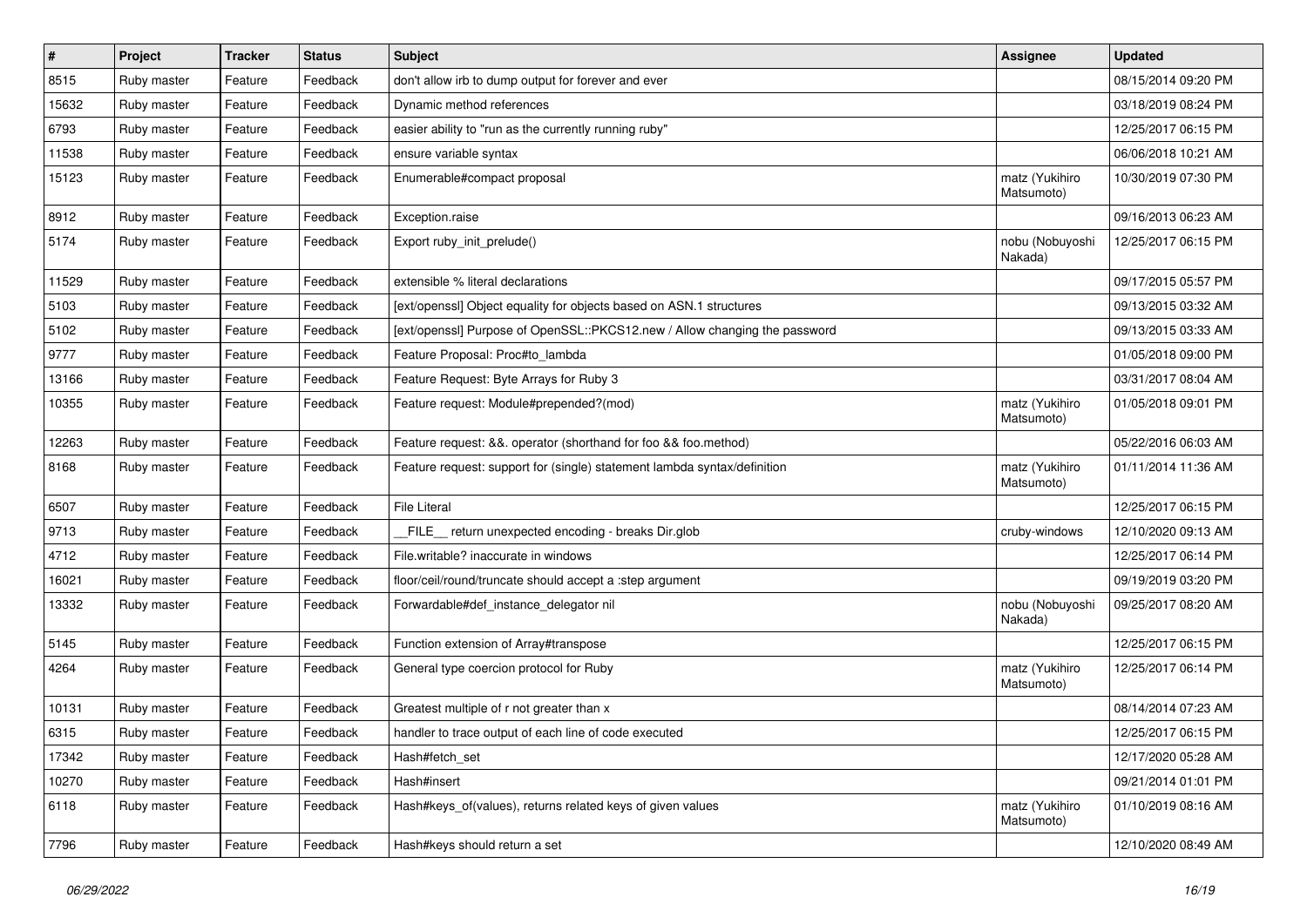| #     | Project     | <b>Tracker</b> | <b>Status</b> | <b>Subject</b>                                                                 | <b>Assignee</b>              | <b>Updated</b>      |
|-------|-------------|----------------|---------------|--------------------------------------------------------------------------------|------------------------------|---------------------|
| 8707  | Ruby master | Feature        | Feedback      | Hash#reverse_each                                                              | matz (Yukihiro<br>Matsumoto) | 01/05/2018 09:00 PM |
| 18336 | Ruby master | Feature        | Feedback      | How to deal with Trojan Source vulnerability                                   |                              | 11/23/2021 08:39 PM |
| 13923 | Ruby master | Feature        | Feedback      | Idiom to release resources safely, with less indentations                      |                              | 09/26/2017 08:31 AM |
| 11911 | Ruby master | Feature        | Feedback      | Immutable method definitions and/or static dispatch                            |                              | 01/03/2016 07:04 AM |
| 13000 | Ruby master | Feature        | Feedback      | Implement Set#include? with Hash#include?                                      | knu (Akinori<br>MUSHA)       | 09/11/2020 08:18 PM |
| 10211 | Ruby master | Feature        | Feedback      | Implement Signal.current trap(sig)                                             |                              | 08/09/2015 01:00 PM |
| 6808  | Ruby master | Feature        | Feedback      | Implicit index for enumerations                                                |                              | 12/25/2017 06:15 PM |
| 8172  | Ruby master | Feature        | Feedback      | IndexError-returning counterparts to destructive Array methods                 |                              | 12/30/2019 07:19 PM |
| 7240  | Ruby master | Feature        | Feedback      | Inheritable #included/#extended Hooks For Modules                              |                              | 12/25/2017 06:15 PM |
| 8096  | Ruby master | Feature        | Feedback      | introduce Time.current_timestamp                                               | matz (Yukihiro<br>Matsumoto) | 12/23/2021 11:40 PM |
| 14105 | Ruby master | Feature        | Feedback      | Introduce xor as alias for Set#^                                               | knu (Akinori<br>MUSHA)       | 06/27/2018 10:56 AM |
| 6399  | Ruby master | Feature        | Feedback      | IO.read ignores valid open_args on Windows                                     | usa (Usaku<br>NAKAMURA)      | 12/25/2017 06:15 PM |
| 12242 | Ruby master | Feature        | Feedback      | Is it worth adding collision probability of SecureRandom functions in RubyDoc? |                              | 05/15/2016 07:56 AM |
| 15722 | Ruby master | Feature        | Feedback      | `Kernel#case?`                                                                 |                              | 02/29/2020 07:25 AM |
| 8765  | Ruby master | Feature        | Feedback      | Literal for symbol with interpolation                                          |                              | 08/19/2013 10:20 PM |
| 9602  | Ruby master | Feature        | Feedback      | Logic with `Enumerable#grep`                                                   | matz (Yukihiro<br>Matsumoto) | 12/01/2019 05:23 PM |
| 6251  | Ruby master | Feature        | Feedback      | Magic comments for compile options                                             | matz (Yukihiro<br>Matsumoto) | 08/21/2015 11:47 PM |
| 11918 | Ruby master | Feature        | Feedback      | Make #finite? consistent with #nonzero?                                        |                              | 12/29/2015 03:28 PM |
| 10065 | Ruby master | Feature        | Feedback      | Make `gem env` command output valid YAML                                       | drbrain (Eric<br>Hodel)      | 07/20/2014 10:54 PM |
| 16962 | Ruby master | Feature        | Feedback      | Make IO.for_fd autoclose option default to false                               |                              | 06/17/2021 06:54 AM |
| 14778 | Ruby master | Feature        | Feedback      | Make Object#dup accept a block                                                 |                              | 05/27/2018 07:52 AM |
| 8371  | Ruby master | Feature        | Feedback      | Make some enumerators mimic arrays                                             | matz (Yukihiro<br>Matsumoto) | 06/02/2013 04:11 PM |
| 8365  | Ruby master | Feature        | Feedback      | Make variables objects                                                         | matz (Yukihiro<br>Matsumoto) | 08/19/2016 07:21 PM |
| 17685 | Ruby master | Feature        | Feedback      | Marshal format for out of band buffer objects                                  |                              | 03/24/2021 07:39 AM |
| 11227 | Ruby master | Feature        | Feedback      | May it be possible to add some symbols to IO.new()?                            |                              | 06/06/2015 03:57 AM |
| 12698 | Ruby master | Feature        | Feedback      | Method to delete a substring by regex match                                    |                              | 04/25/2019 01:05 PM |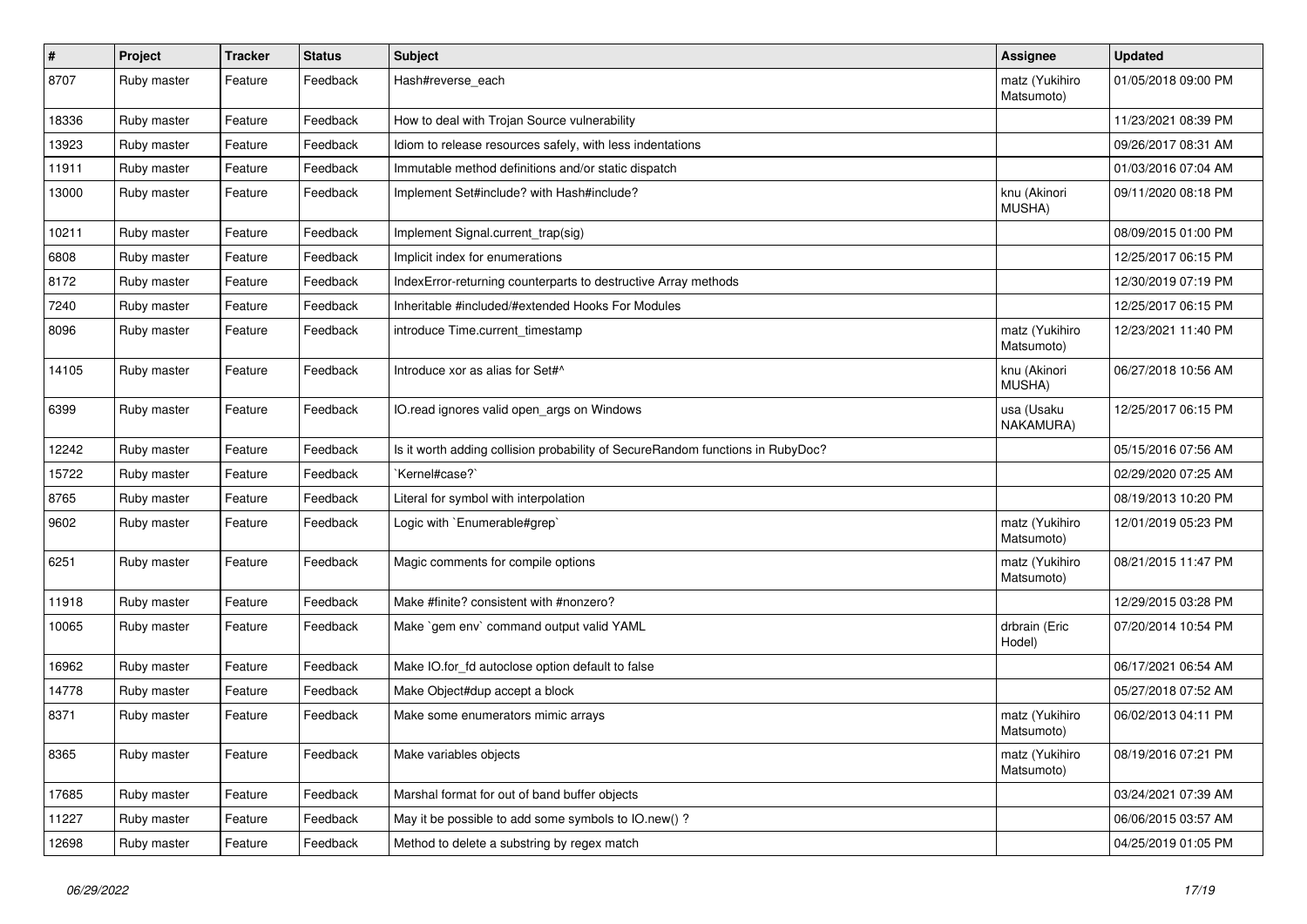| $\sharp$ | Project     | <b>Tracker</b> | <b>Status</b> | <b>Subject</b>                                                                                 | <b>Assignee</b>              | <b>Updated</b>      |
|----------|-------------|----------------|---------------|------------------------------------------------------------------------------------------------|------------------------------|---------------------|
| 11087    | Ruby master | Feature        | Feedback      | Method to retrieve {local, global, instance} variables as a Hash                               | matz (Yukihiro<br>Matsumoto) | 06/12/2015 09:13 AM |
| 5628     | Ruby master | Feature        | Feedback      | Module#basename                                                                                | matz (Yukihiro<br>Matsumoto) | 08/29/2020 05:01 PM |
| 9548     | Ruby master | Feature        | Feedback      | Module curry                                                                                   |                              | 03/11/2014 02:00 PM |
| 9552     | Ruby master | Feature        | Feedback      | Module map!                                                                                    |                              | 03/09/2014 05:51 AM |
| 10108    | Ruby master | Feature        | Feedback      | NameError#name and nested constants                                                            |                              | 08/10/2014 04:37 AM |
| 8026     | Ruby master | Feature        | Feedback      | Need Module#prepended_modules                                                                  | matz (Yukihiro<br>Matsumoto) | 01/16/2020 06:12 AM |
| 7114     | Ruby master | Feature        | Feedback      | New classes: `HumanTime::LocalTime`, `HumanTime::Duration`                                     |                              | 12/25/2017 06:15 PM |
| 8863     | Ruby master | Feature        | Feedback      | New error class: UndefinedBehaviorError                                                        |                              | 01/11/2014 11:09 AM |
| 9678     | Ruby master | Feature        | Feedback      | New heredoc syntax                                                                             |                              | 12/23/2021 11:40 PM |
| 17147    | Ruby master | Feature        | Feedback      | New method to get frozen strings from String objects                                           |                              | 09/07/2020 01:41 AM |
| 9076     | Ruby master | Feature        | Feedback      | New one-argument block syntax: &.                                                              |                              | 12/10/2020 08:53 AM |
| 5522     | Ruby master | Feature        | Feedback      | Numeric#finite? <sup>[]</sup> Numeric#infinite? <sup>[]</sup> Numeric#nan? <sup>[10]</sup>     | mrkn (Kenta<br>Murata)       | 12/10/2020 08:54 AM |
| 5514     | Ruby master | Feature        | Feedback      | Numeric OO quotient D quotrem OOD                                                              | matz (Yukihiro<br>Matsumoto) | 12/10/2020 08:49 AM |
| 5521     | Ruby master | Feature        | Feedback      | Numeric#rational? <sup>[]</sup> Numeric#complex? <sup>[]</sup> Numeric#float? <sup>[10]</sup>  | matz (Yukihiro<br>Matsumoto) | 12/10/2020 08:49 AM |
| 17170    | Ruby master | Feature        | Feedback      | Numeric.zero, Numeric.one                                                                      |                              | 09/16/2020 01:36 AM |
| 5805     | Ruby master | Feature        | Feedback      | object hexid                                                                                   |                              | 12/25/2017 06:15 PM |
| 17278    | Ruby master | Feature        | Feedback      | On-demand sharing of constants for Ractor                                                      |                              | 02/01/2021 04:24 PM |
| 6739     | Ruby master | Feature        | Feedback      | One-line rescue statement should support specifying an exception class                         | matz (Yukihiro<br>Matsumoto) | 05/18/2016 12:42 AM |
| 2715     | Ruby master | Feature        | Feedback      | Optimization to avoid spawning shell in Kernel#system call should check for failure conditions |                              | 12/25/2017 06:00 PM |
| 4645     | Ruby master | Feature        | Feedback      | Pass existing buffer to getsockopt                                                             |                              | 12/25/2017 06:14 PM |
| 10356    | Ruby master | Feature        | Feedback      | [PATCH 2/2] Remove unused internal functions                                                   |                              | 10/10/2014 05:24 AM |
| 6697     | Ruby master | Feature        | Feedback      | [PATCH] Add Kernel#Symbol conversion method like String(), Array() etc.                        | matz (Yukihiro<br>Matsumoto) | 12/25/2017 06:15 PM |
| 11300    | Ruby master | Feature        | Feedback      | [PATCH] Add String#bin for parity with #hex and #oct.                                          |                              | 07/23/2019 06:11 PM |
| 10059    | Ruby master | Feature        | Feedback      | [PATCH and SUGGEST] 0000000000000000000000000000000                                            |                              | 09/16/2014 11:54 AM |
| 8833     | Ruby master | Feature        | Feedback      | [PATCH] IPAddr#pred                                                                            | knu (Akinori<br>MUSHA)       | 10/21/2017 05:15 PM |
| 10351    | Ruby master | Feature        | Feedback      | [PATCH] prevent CVE-2014-6277                                                                  |                              | 01/05/2018 09:01 PM |
| 11139    | Ruby master | Feature        | Feedback      | [PATCH] socket: support accept `sock_nonblock: (true false)'                                   | akr (Akira Tanaka)           | 07/02/2015 01:30 AM |